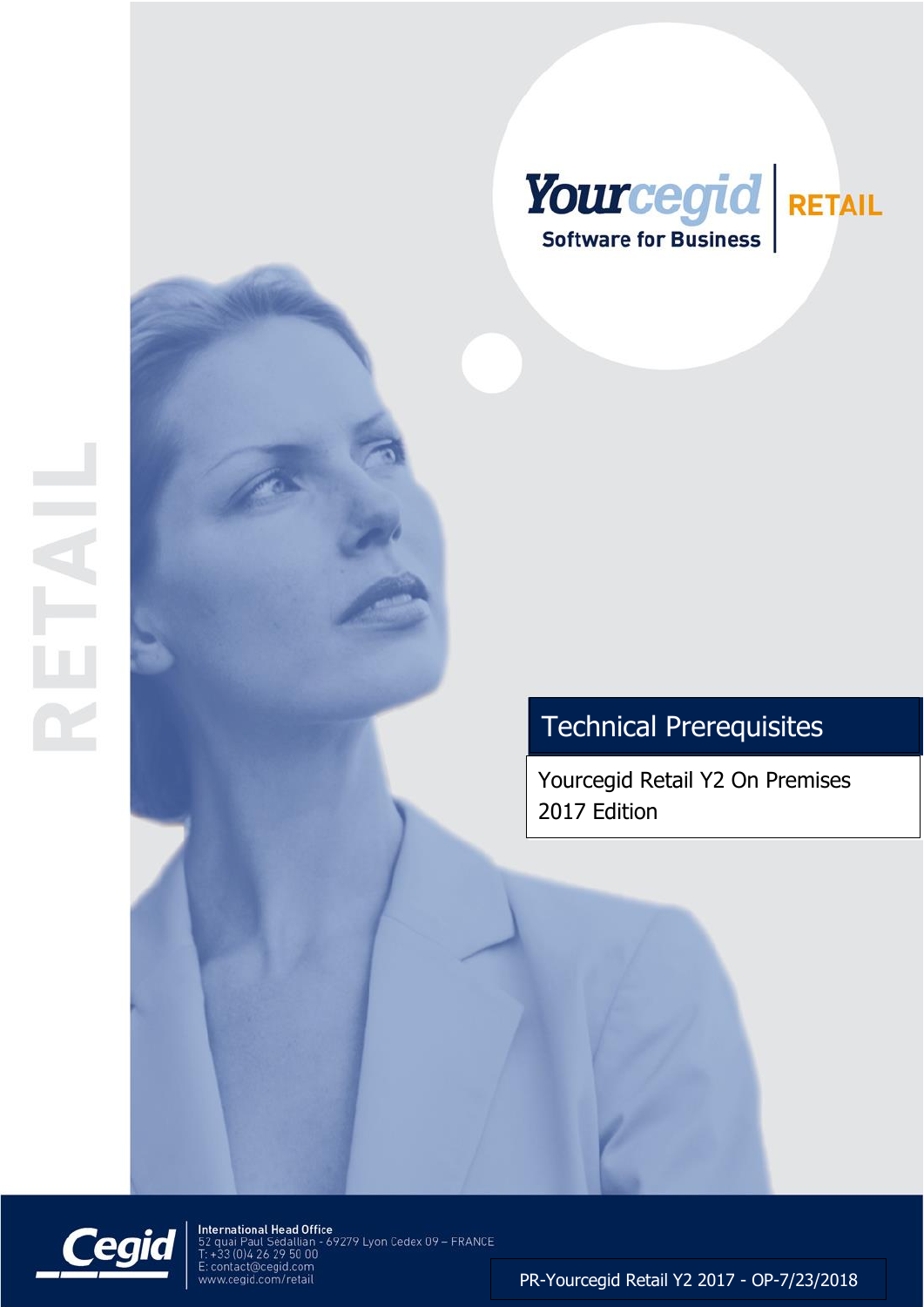# **Contents**

| 1.                                                                                                                                 |  |
|------------------------------------------------------------------------------------------------------------------------------------|--|
| 2.                                                                                                                                 |  |
| <b>BUSINESS APPLICATION SERVER - INTERNET INFORMATION SERVICES 6</b><br>3.                                                         |  |
| 4.                                                                                                                                 |  |
| 5. APPLICATION REQUEST ROUTING "DISTRIBUTION" AND NETWORK SECURITY                                                                 |  |
| 6. WORKSTATIONS (DESKTOPS, LAPTOPS, TERMINALS) 9                                                                                   |  |
| 7.                                                                                                                                 |  |
| 8. TERMINALS FOR YOURCEGID RETAIL CATALOGING/CLIENTELING/SHOPPING                                                                  |  |
| <b>PERIPHERAL DEVICES FOR YOURCEGID RETAIL MOBILE POS  12</b><br>9.<br>Certified Apple Devices - Yourcegid Retail Mobile POS V4 12 |  |
| 10. PERIPHERAL DEVICES FOR YOURCEGID RETAIL MOBILE INVENTORY . 14                                                                  |  |
|                                                                                                                                    |  |
| Receipt Printers (except fiscal printer) ………………………………………………… 15                                                                    |  |
|                                                                                                                                    |  |
|                                                                                                                                    |  |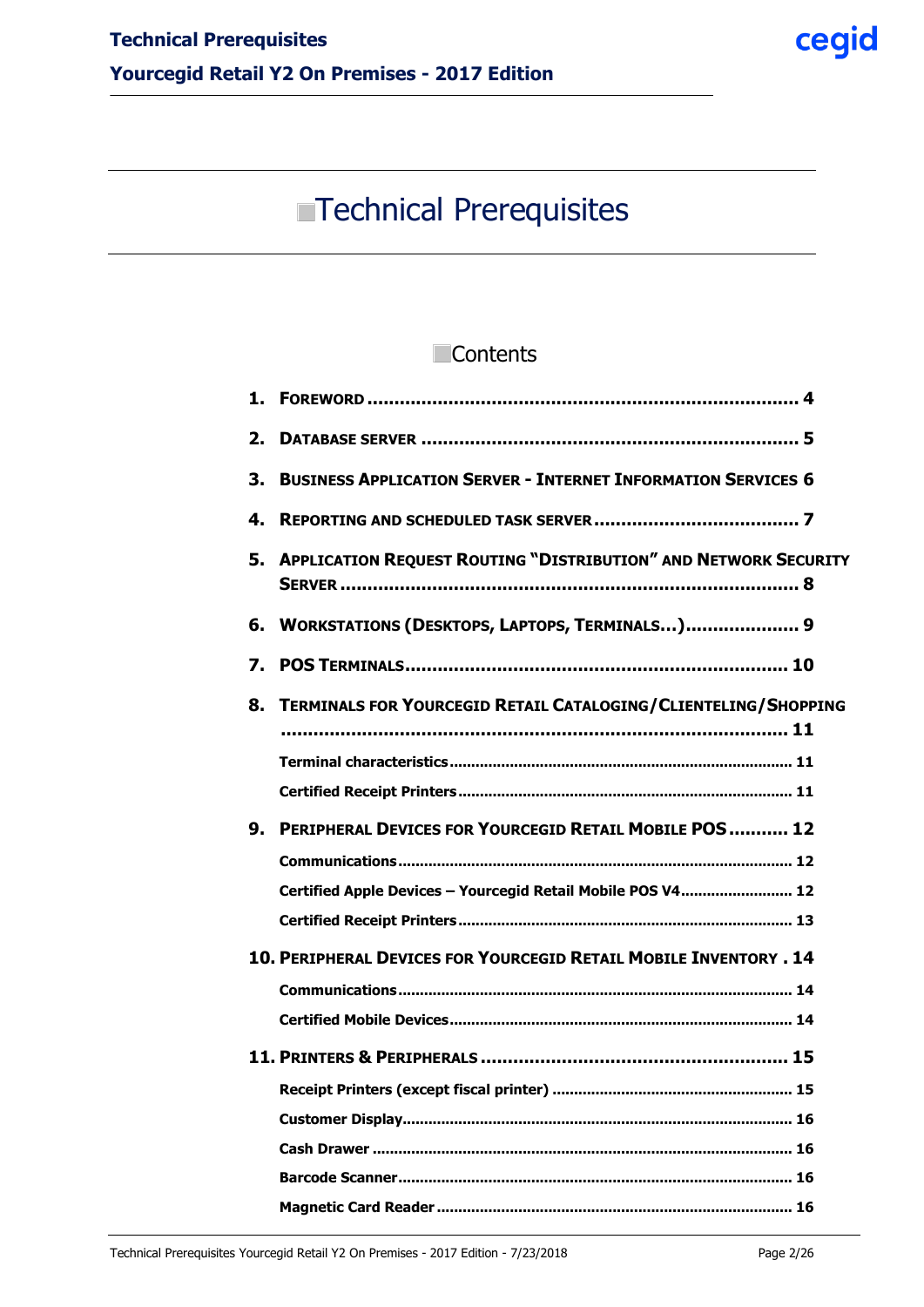# **Yourcegid Retail Y2 On Premises - 2017 Edition**

| Terminology Details Concerning Processor Architectures  21         |
|--------------------------------------------------------------------|
| Cegid's Policy Concerning the Application of Microsoft Patches  22 |
|                                                                    |
| Support of Cegid Solutions in Virtualized Environments  24         |
| SSL Certificates for the Yourcegid Y2 Product Range 25             |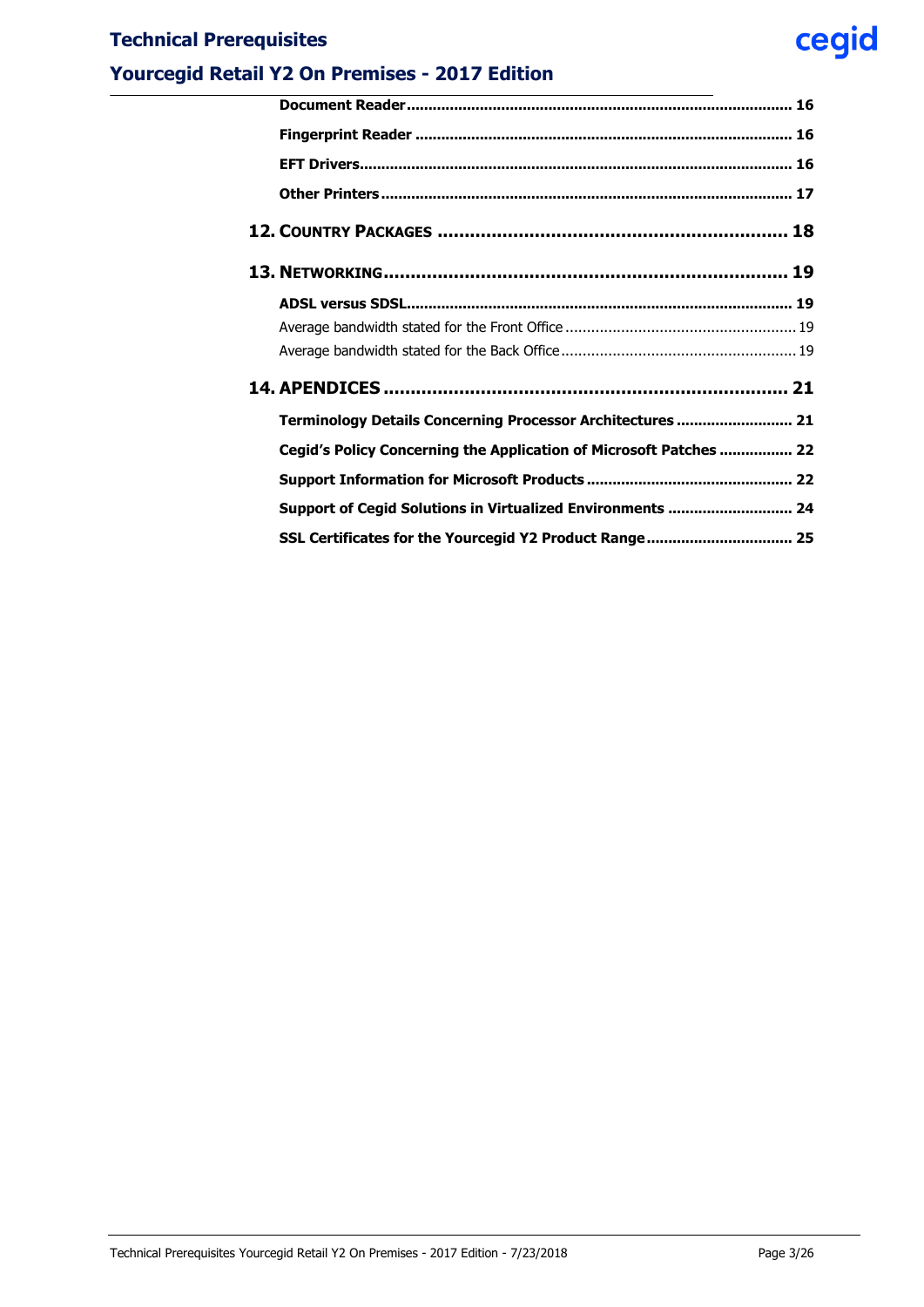### <span id="page-3-0"></span>**Yourcegid Retail Y2 On Premises - 2017 Edition**

# 1. Foreword

This document describes the technical prerequisites associated with the Yourcegid Retail Y2 On Premises solution, installed and running on the Customer's site. This solution is released by Cegid.

This document covers the technical issues relating to various servers, telecommunications and networking, workstations and peripheral devices. If these technical prerequisites are satisfied, the correct operating of the Yourcegid Retail Y2 On Premises solution will be ensured. Cegid shall not be held responsible for any issues resulting from the malfunctioning of the application if these prerequisites have not been respected.

In the case of concurrent use of other Cegid applications, the Customer must ensure that all recommendations common to all the offers proposed are effectively met. For customized advice, please contact your sales consultant.

After testing, a customer may decide that a configuration that does not respect these prerequisites, however, meets his needs. If a bug is reported to the Help Desk, the latter will intervene only if the anomaly can be reproduced in an environment meeting the prerequisites.

#### **Remark**

Prerequisites for Yourcegid Retail Intelligence, Demand Forecasting and Sourcing Optimization are described in dedicated documentations and are therefore not discussed in this document.

Please note:

- $\checkmark$  The Customer must identify his 32-bit or 64-bit architecture in each of the tables presented in this document (refer to the additional information in the appendices.)
- $\checkmark$  The management of backups is supported by the Customer according to the backup tools and methods he uses. During the installation, Cegid will provide all necessary information regarding the data to be backed up and the precautions to be taken during the backup and restore procedures.



**database, etc.), if the latter is not supported by its editor (Microsoft, Oracle…) The end of support dates for the main third-party software solutions used in the Cegid offer and edited by Microsoft are referenced in the Appendices in this document under the title: "Microsoft Support Information."**

**Cegid does not support a configuration based on third-party software (operating system,**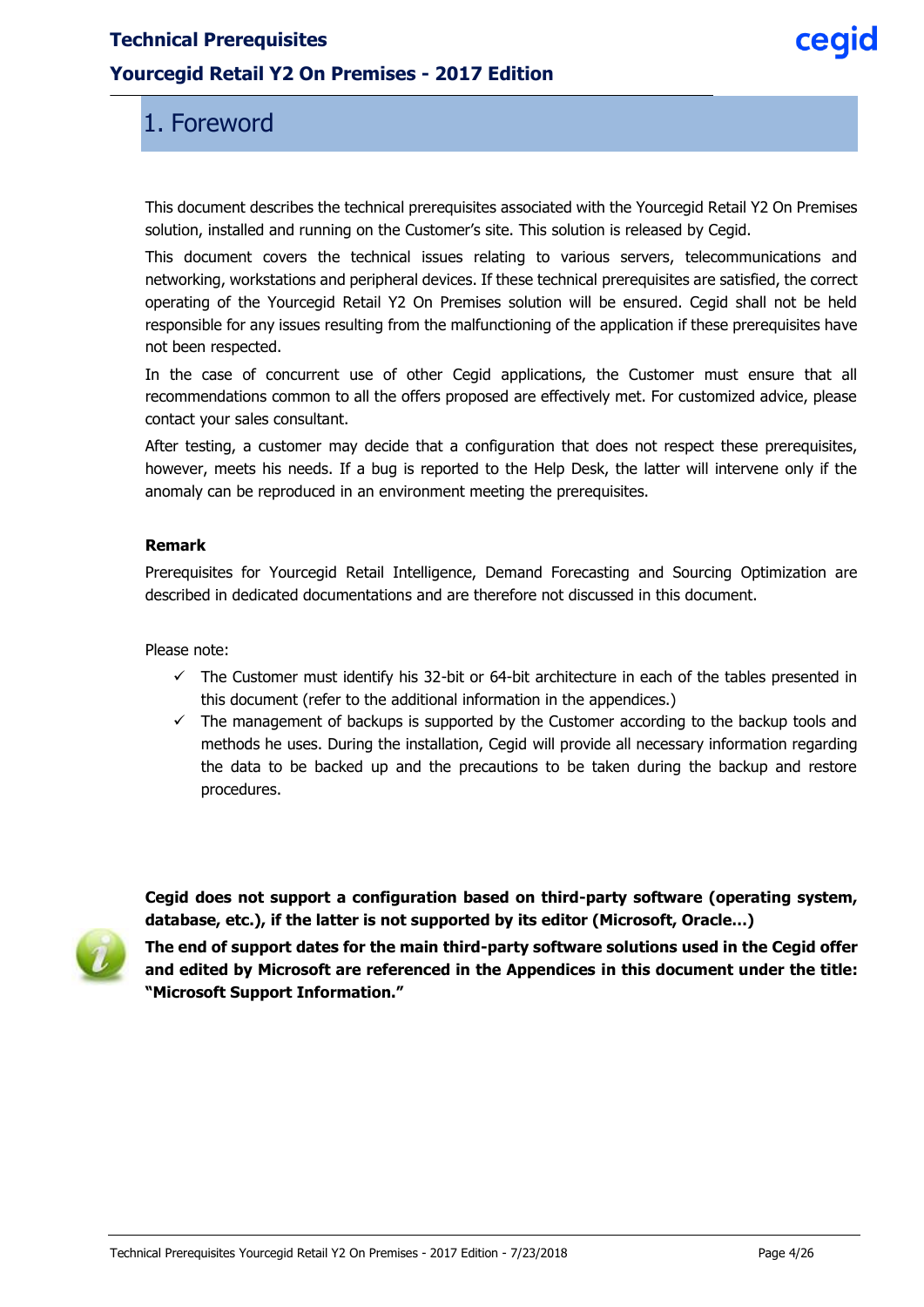### **Yourcegid Retail Y2 On Premises - 2017 Edition**

# <span id="page-4-0"></span>2. Database Server

F

| <u>DATABASE SERVER</u>                   |                                             |                                             |  |
|------------------------------------------|---------------------------------------------|---------------------------------------------|--|
| <b>Components</b>                        | <b>Minimum</b>                              | <b>Recommended</b>                          |  |
| Processor                                | 4 vCPUs Xeon                                | Based on volumes (1)                        |  |
| Operating system x64-64 bits             | W2012 R2                                    | W2016                                       |  |
| Edition                                  | Standard                                    | Standard, Enterprise or<br>Datacenter       |  |
| Language                                 | FR or EN                                    | FR or EN                                    |  |
| Memory                                   | 8 GB                                        | Based on volumes (1)                        |  |
| Hard drive                               | SAS 10K rpm in RAID                         | Based on volumes (1)                        |  |
|                                          | <b>SQL Server</b>                           |                                             |  |
| Database engine x64-64 bits              | SQL 2012 SP4 (2)                            | SQL 2014 SP2 (3)                            |  |
|                                          |                                             | SQL 2016 SP2 (7)                            |  |
| Edition                                  | Standard                                    | Standard or Enterprise                      |  |
| Language                                 | FR or $EN(4)$                               | FR or $EN(4)$                               |  |
| Backup                                   | To realize with SQL Server<br>engine tools  | To realize with SQL Server<br>engine tools  |  |
| Sort                                     | $CI\_AS(5)$                                 | $CI\_AS(5)$                                 |  |
| Collation                                | Latin1_General<br>(instance and bases)      | Latin1_General<br>(instance and bases)      |  |
| Minimum compatibility level of databases | Aligned with the SQL Server<br>version used | Aligned with the SQL<br>Server version used |  |
| <b>Isolation level</b>                   | Active                                      | Active                                      |  |
| "READ_COMMITED_SNAPSHOT"                 |                                             |                                             |  |
| Database option "Service Broker"         | Active                                      | Active                                      |  |
|                                          | <b>Software</b>                             |                                             |  |
| .Net Framework (6)                       | 4.5.2                                       | $4.6.1$ or later                            |  |

(1) Elements to increase according to analyses carried out (operating system, number of users, and number of used databases…). We recommend dedicating the database engine to the Cegid solution to avoid the following conflicts:

Incompatibility between the different choices for database configurations

- No control of performance linked to the load arising from another application
- Changes in database versions that may occur at different moments
- Heterogeneous maintenance procedures (for example backup procedures)
- (2) Cegid has tested and supports SQL Server 2012 on Windows Server 2012 R2.

(3) Cegid has tested and supports SQL Server 2014 on Windows Server 2012 R2.

(4) SQL Server must be deployed in the same language as Windows Server

(By exception, SQL Server EN can be deployed in various localized Windows Server versions.)

(5) CI\_AS (Case Insensitive – Accent Sensitive). Collation must be case insensitive (CI) and accent sensitive (AS).

(6) Required for Cegid Database Maintenance (CDM). The "Client Profile" version is sufficient, but the "Full" version can be used too.

(7) Cegid has tested and supports SQL Server 2016 on Windows Server 2016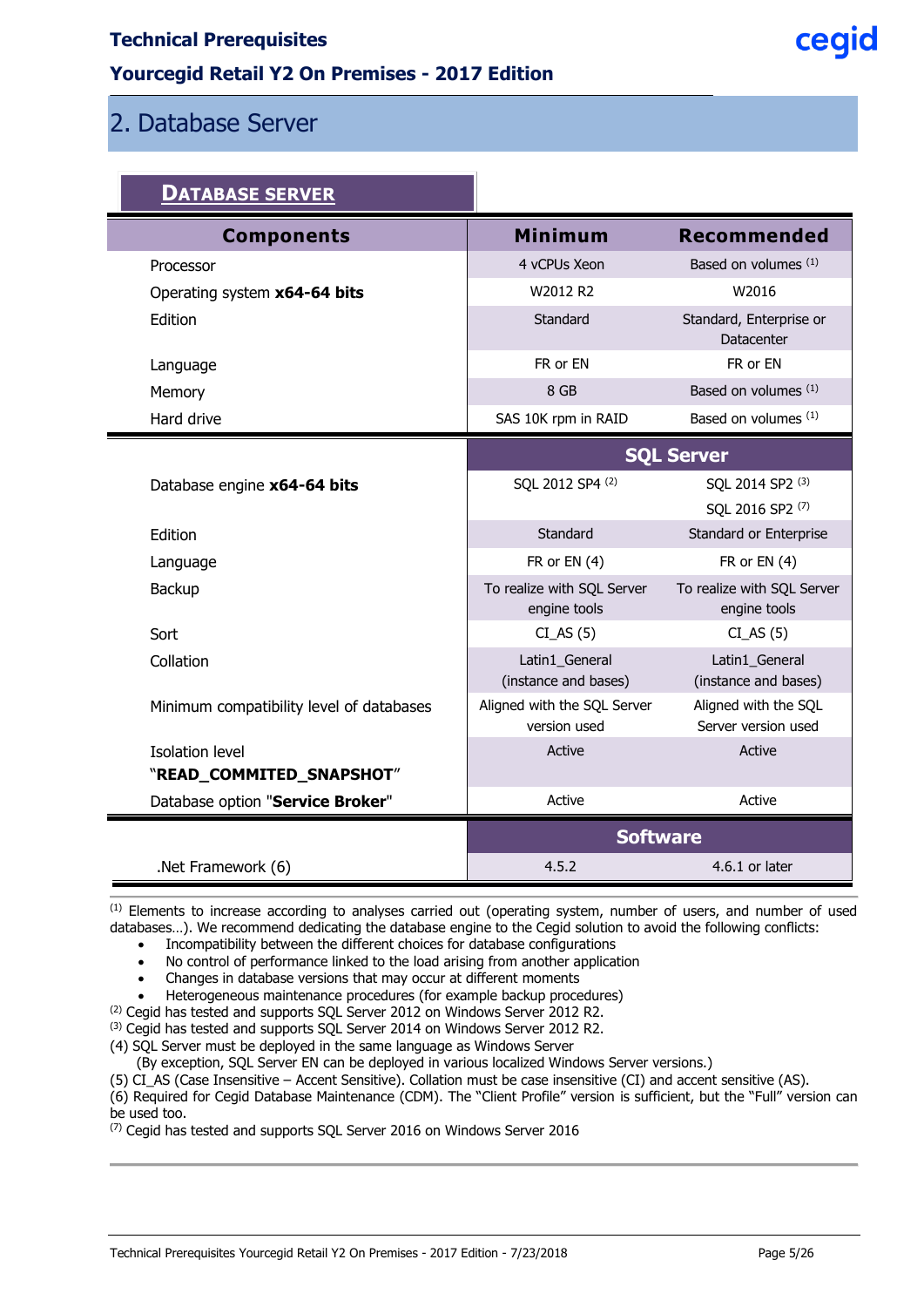### **Yourcegid Retail Y2 On Premises - 2017 Edition**

# <span id="page-5-0"></span>3. Business Application Server - Internet Information Services

This server is always installed on a local secured network in the customer's datacenter.

Applications never connect directly to the business application server, but systematically access the distribution server which is an endpoint of the TLS connection and on which the SSL encryption certificate will be deployed. Thus, only one certificate will be required, even if other IIS application servers are added later.

#### **Important**

Business application server(s) and reporting and scheduled task server(s) must be in the same Active Directory domain (constraint linked to the use of MSMQ queues.)

| <b>BUSINESS APPLICATION SERVER</b>                 |                 |                        |
|----------------------------------------------------|-----------------|------------------------|
| <b>Components</b>                                  | <b>Minimum</b>  | <b>Recommended</b>     |
| Processor                                          | 4 vCPUs Xeon    | Based on volumes $(1)$ |
| Operating system x64-64 bits                       | W2012 R2        | W2016                  |
| Memory                                             | 4 GB            | Based on volumes (1)   |
|                                                    | <b>Software</b> |                        |
| IIS (Internet Information Services) <sup>(2)</sup> | 8.0             | 10                     |
| Net Framework.                                     | 4.5.2           | $4.6.1$ or later       |

 $<sup>(1)</sup>$  Elements to increase according to analyses carried out (operating system, number of users...)</sup> To qualify with your technical presales consultant.

 $(2)$  The business application servers within a same "server farm" must have the same version.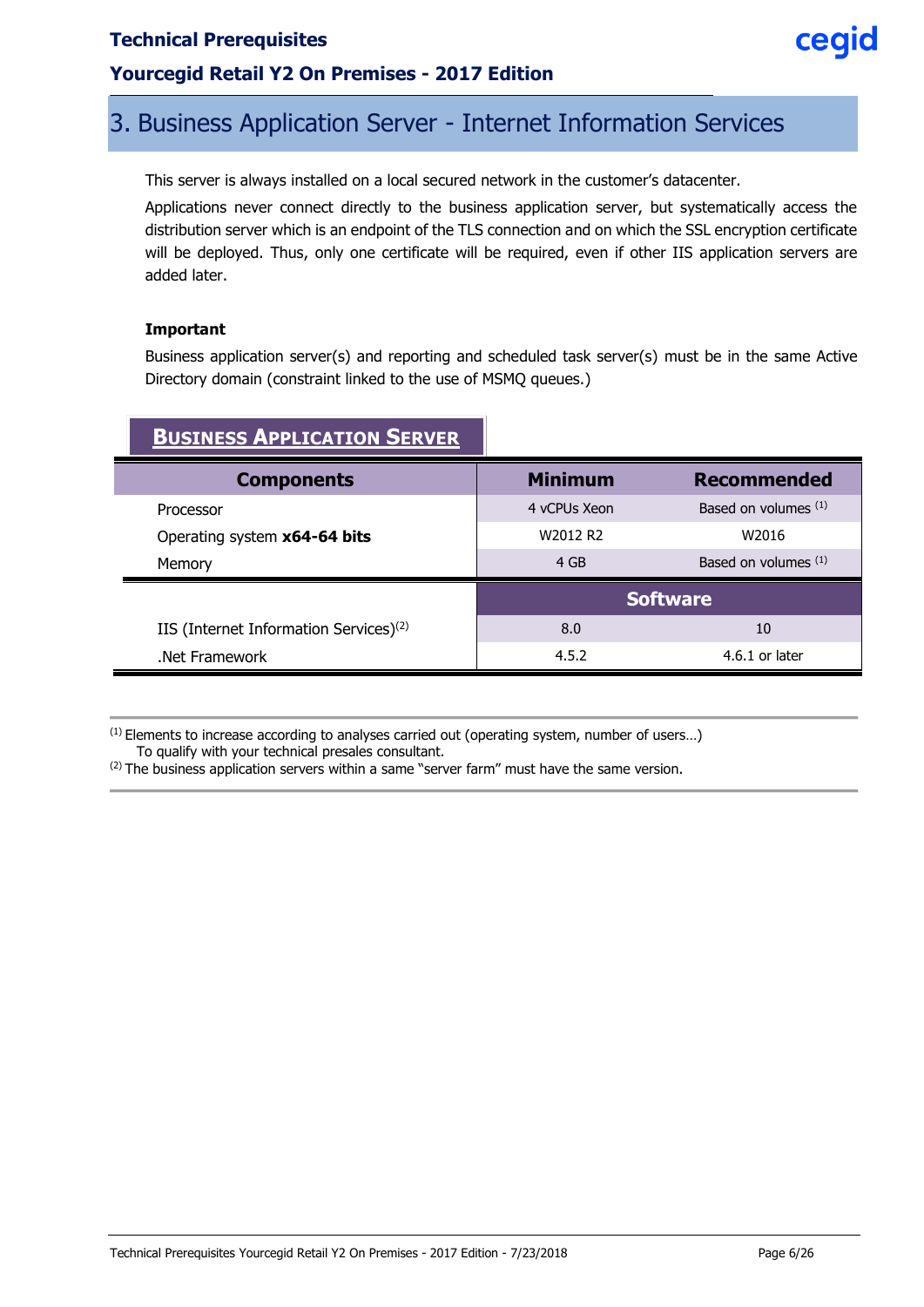### **Yourcegid Retail Y2 On Premises - 2017 Edition**

# cegid

# <span id="page-6-0"></span>4. Reporting and Scheduled Task Server

This server is always installed on a local secured network in the customer's datacenter.

#### **Important**

Business application server(s) and reporting and scheduled task server(s) must be in the same Active Directory domain (constraint linked to the use of MSMQ queues.)

| <b>REPORTING AND/OR SCHEDULED</b><br><b>TASK SERVER</b> |                 |                        |
|---------------------------------------------------------|-----------------|------------------------|
| <b>Components</b>                                       | <b>Minimum</b>  | <b>Recommended</b>     |
| Processor                                               | 4 vCPUs Xeon    | Based on volumes $(1)$ |
| Operating system x64-64 bits                            | W2012 R2        | W2016                  |
| Memory                                                  | 4 GB            | Based on volumes $(1)$ |
| Hard drive                                              | 15 GB $(2)$     | Based on volumes $(1)$ |
|                                                         | <b>Software</b> |                        |
| Net Framework.                                          | 4.5.2           | $4.6.1$ or later       |

 $<sup>(1)</sup>$  Elements to increase according to analyses carried out (operating system, number of users...)</sup> To qualify with your technical presales consultant.

<sup>(2)</sup> Storage capacity available for workspace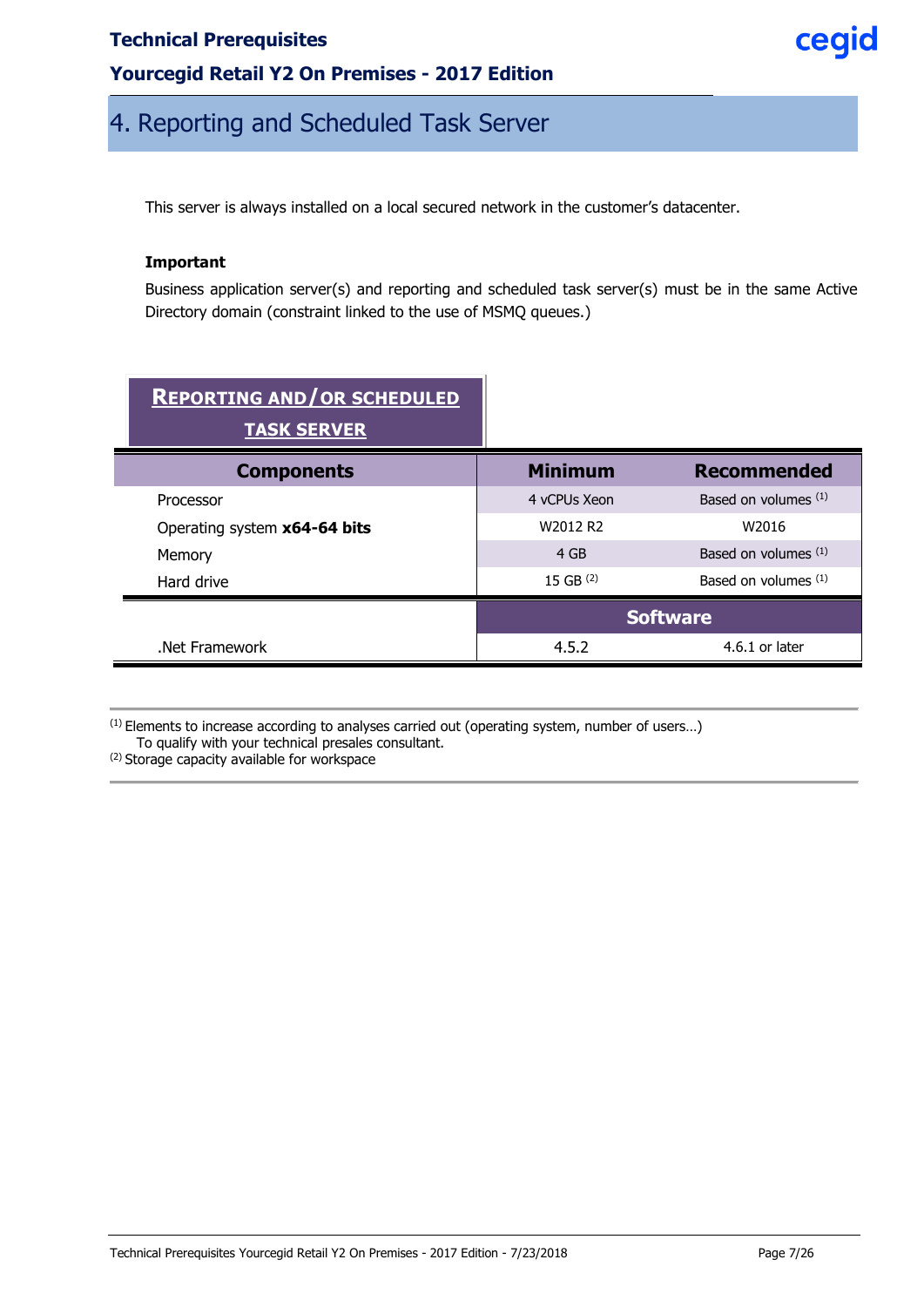### **Yourcegid Retail Y2 On Premises - 2017 Edition**

# <span id="page-7-0"></span>5. Application Request Routing - "Distribution" Server and Network Security

Role provided by the server and described in this chapter may also be provided by other solutions available on the market (F5 solutions – [www.f5.com](http://www.f5.com/) – for example.)

An analysis with the help of Cegid is required to validate the server replacement by this type of solution.

This server interleaves between the business application servers and a Cegid application running on a user device. The server will act as:

- A load balancer between several application servers
- Ensure the session affinity, if necessary
- And be the end point of the secured TLS connection with client workstations. Therefore, the SSL encryption certificate will be deployed on this server, regardless of the number of IIS business application servers.

Depending on the network topology and on how client workstations do access the application server farm, there may be several ARR servers (e.g. one server for accesses from the private network and one server for a DMZ with Internet accesses.) Each ARR server should have the appropriate SSL encryption certificate (from a certification authority recognized on the market for Internet accesses, generated by Active Directory for accesses from a private network) to ensure the TLS 1.2 security level with client applications.

| <b>DISTRIBUTION SERVER<sup>(1)</sup></b>           |                 |                    |
|----------------------------------------------------|-----------------|--------------------|
| <b>Components</b>                                  | <b>Minimum</b>  | <b>Recommended</b> |
| Processor                                          | 2 vCPUs Xeon    | 2 vCPUs Xeon       |
| Operating system x64-64 bits                       | W2012 R2        | W2016              |
| Memory                                             | 4 GB            | 4 GB               |
| Network card                                       | 1 or $2^{(2)}$  | 1 or $2^{(2)}$     |
|                                                    | <b>Software</b> |                    |
| IIS (Internet Information Services) <sup>(3)</sup> | 8.0             | 10                 |
| ARR (Application Request Routing)                  | 3.0.1952        | 3.0.1952           |
| Net Framework                                      | 4.5.2           | $4.6.1$ or later   |
| TCP ports                                          | 443(4)          | 443(4)             |

 $<sup>(1)</sup>$  The Customer is responsible for securing their DMZ and the resources that are exposed there. Therefore, he must</sup> implement any required means to protect the access to the distribution server, especially from potential external attacks. Cegid's services teams may support the customer in implementing some measures (security devices…) to optimize the

(4) TCP port 443 is used for SSL/TLS communications (non-modifiable port.) For more details about certificates, refer to the appendices in this document.

ceaid

security level of a solution of that type. (2) A second network card is required once the ARR platform is doubled, for example to respond to scenarios about fault tolerance of this feature.

 $(3)$  The distribution servers within a same "server farm" must have the same version.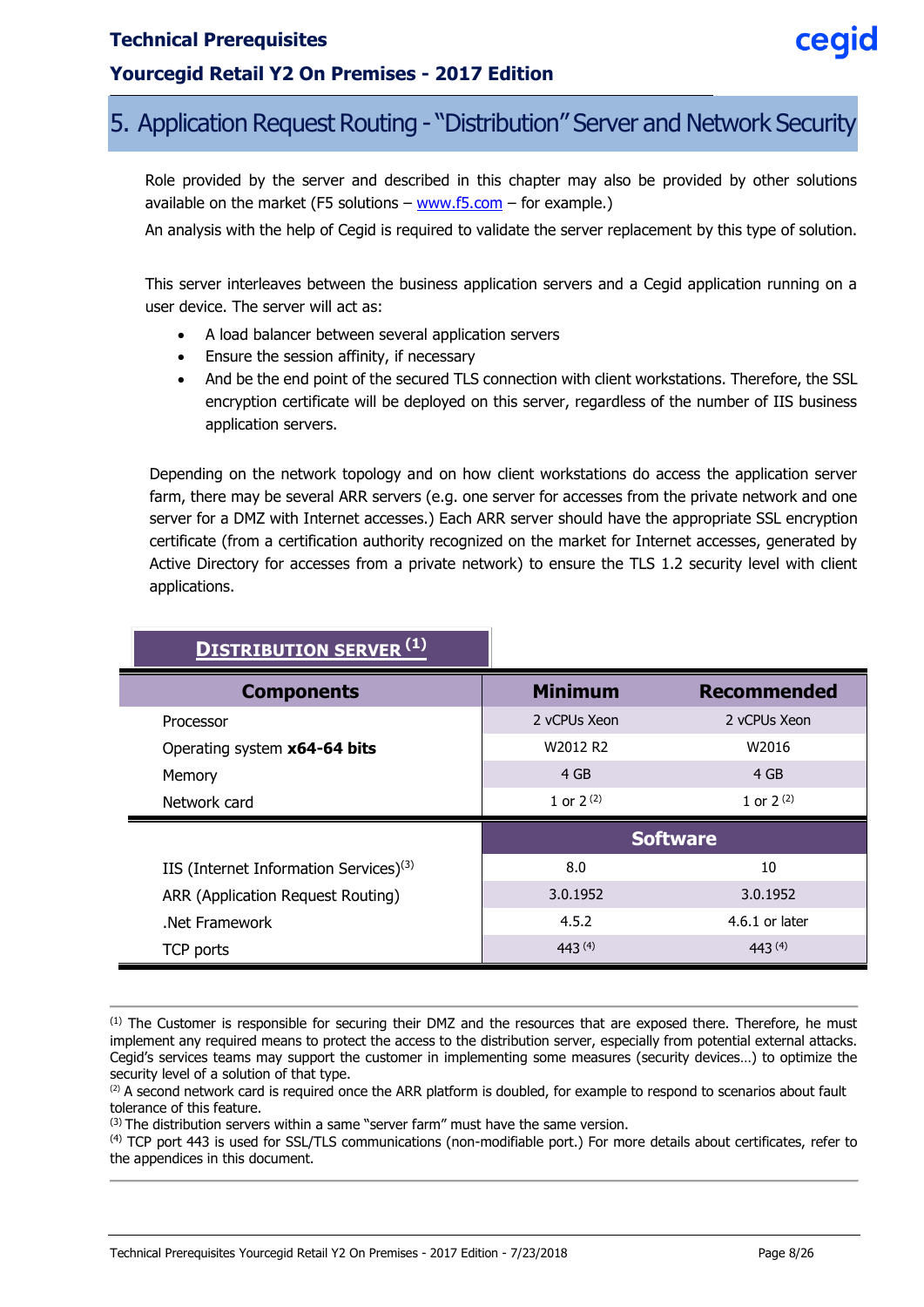### **Yourcegid Retail Y2 On Premises - 2017 Edition**

# <span id="page-8-0"></span>6. Workstations (Desktops, Laptops, Terminals…)

| <b>WINDOWS PCS</b>           |                |                          |
|------------------------------|----------------|--------------------------|
| <b>Components</b>            | <b>Minimum</b> | <b>Supported</b>         |
| Processor                    | Intel Core i3  | Intel Core i3/i5/i7      |
| Operating system x86-32 bits | Windows 7 SP1  | Windows 7 SP1 / 8.1      |
| Operating system x64-64 bits | Windows 7 SP1  | Windows 7 SP1 / 8.1 / 10 |
| Edition                      | Professional   | Professional             |
| Memory                       | 2 GB           | 4 GB(1)                  |
| Net Framework.               | $4.5.2^{(5)}$  | $4.6.1$ or later         |



An "Administrator" access right is required only to install a Cegid application. Minor updates and the later use of the application only require usual standard rights.

(1) Elements to increase according to analyses carried out (operating system, number of local applications…)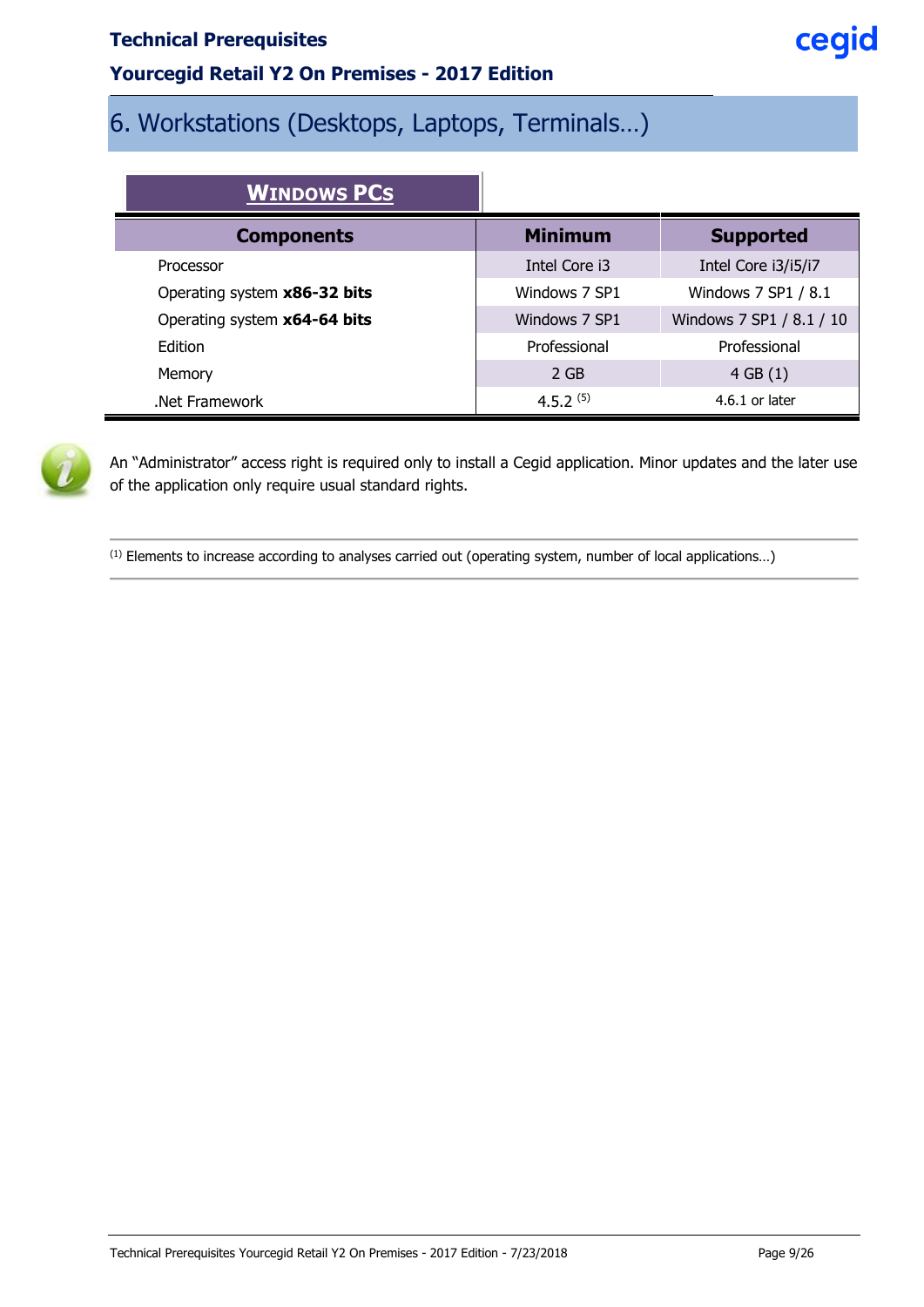# **Yourcegid Retail Y2 On Premises - 2017 Edition**

# <span id="page-9-0"></span>7. POS Terminals

| <b>POS TERMINALS</b>         |                |                      |
|------------------------------|----------------|----------------------|
| <b>Components</b>            | <b>Minimum</b> | <b>Supported</b>     |
| Processor                    | Intel Core i3  | Intel Core i3/i5/i7  |
| Operating system x64-64 bits | Windows 7 SP1  | Windows 7 SP1 / 10   |
| Edition                      | Professional   | Pro / POS Ready 7    |
|                              |                | or                   |
|                              |                | Enterprise LTSB 2016 |
| Memory                       | 4 GB           | 4 GB(1)              |
| Display resolution           | 1024 x 768     |                      |
| Net Framework                | 4.5.2          | $4.6.1$ or later     |



An "Administrator" access right is required only to install a Cegid application. Minor updates and the later use of the application only require usual standard rights.

(1) Elements to increase according to analyses carried out (operating system, number of local applications…)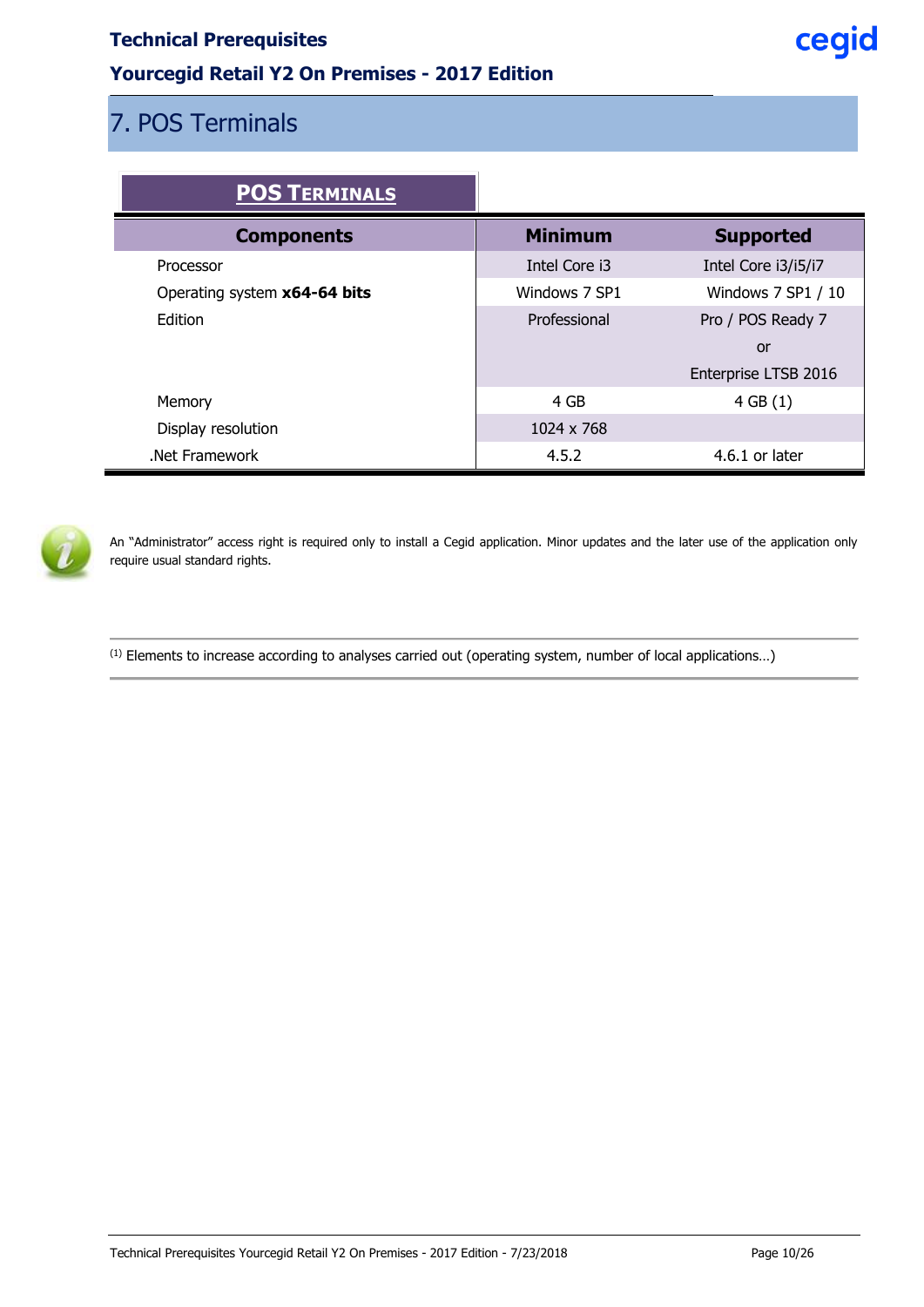# **Yourcegid Retail Y2 On Premises - 2017 Edition**

# <span id="page-10-0"></span>8. Terminals for Yourcegid Retail Cataloging/Clienteling/Shopping

# <span id="page-10-1"></span>Terminal Characteristics

| <b>TABLET PC/REGISTER</b>    |                      |                               |
|------------------------------|----------------------|-------------------------------|
| <b>Components</b>            | <b>Minimum</b>       | <b>Recommended</b>            |
| Processor                    | Intel Core i3        | Intel Core $i5(1)$            |
| Operating system x64-64 bits | Windows 10           | Windows 10                    |
| Edition                      | Enterprise LTSB 2016 | Enterprise LTSB 2016          |
| Memory                       | 4 GB                 | 8 GB                          |
| Networking                   | WiFi card            | WiFi card or wired<br>network |
| Monitor                      | 10''                 | 10" or larger                 |
| Display resolution           | 1366*768             | 1680*1050 or higher           |



An "Administrator" access right is required only to install a Cegid application. Minor updates and the later use of the application only require usual standard rights.

<span id="page-10-2"></span>(1) Elements to increase according to analyses carried out (operating system, number of local applications…)

# Certified Receipt Printers

EPSON printers are generally supported and the following devices are certified:

- The EPSON TMH 6000 IV printer with WiFi or Ethernet modules.)
- The EPSON TM 88 V and VI printers (with WiFi or Ethernet modules.)
- The EPSON P60 II printer (with WiFi module)
- The EPSON TM-m30 printer (with WiFi module)

Printers will operate in mobility mode, if you implement a WiFi network or a local network in the store.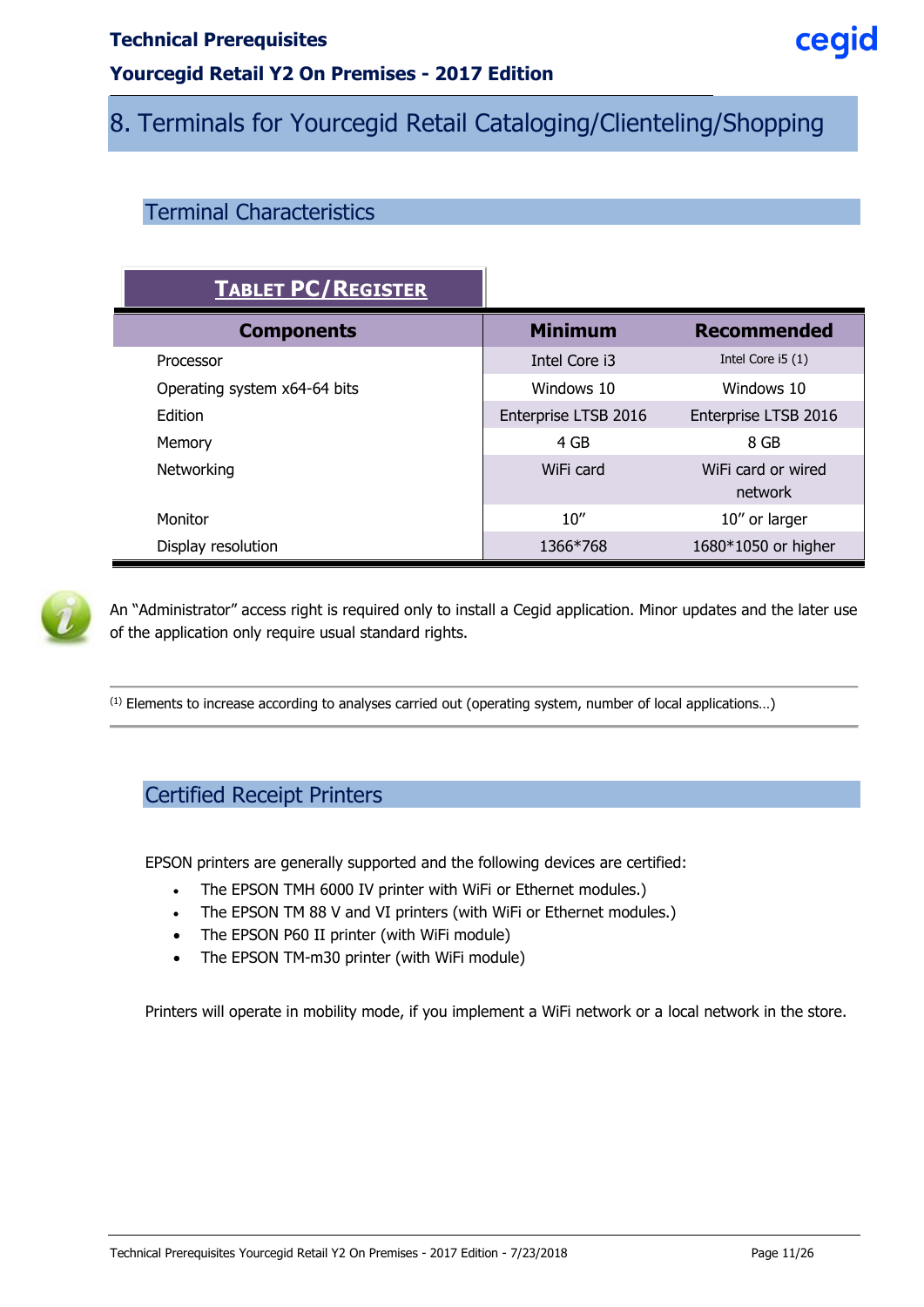### **Yourcegid Retail Y2 On Premises - 2017 Edition**

# <span id="page-11-0"></span>9. Peripheral Devices for Yourcegid Retail Mobile POS

#### <span id="page-11-1"></span>**Communications**

<span id="page-11-2"></span>Devices communicate **only** via the WiFi network.

# Certified Apple Devices – Yourcegid Retail Mobile POS V4

| <b>DEVICES</b>               |                            |
|------------------------------|----------------------------|
| <b>Model</b>                 | <b>Operating</b><br>system |
| iPod TOUCH 5/6               | OS 8 minimum               |
| iPhone 6 / 6S / 6S Plus / SE | OS 8 minimum               |
| iPhone 7 / 7 Plus or later   |                            |
| iPad Mini 2/3/4              | OS 8 minimum               |
| iPad Air / Air 2 / 5         | OS 8 minimum               |

The following cases can be used with these devices:

- Incoterm iSMP Companion for all devices
- Ingenico iCMP for all devices
- Linea-Pro 5 for iPod 5 and iPhone SE only
- Honeywell Captuvo SL22 for iPod 5 and iPhone SE only



The Ingenico cases, iSMP and iCMP, require the use of the centralized transaction management solution from Ingenico called AXIS.



The Verifone Payware cases require the use of the centralized transaction management solution called ADYEN.

- Verifone Payware E315 for iPod Touch
- Verifone Payware E355 for all devices
- Verifone Vx 690 for all devices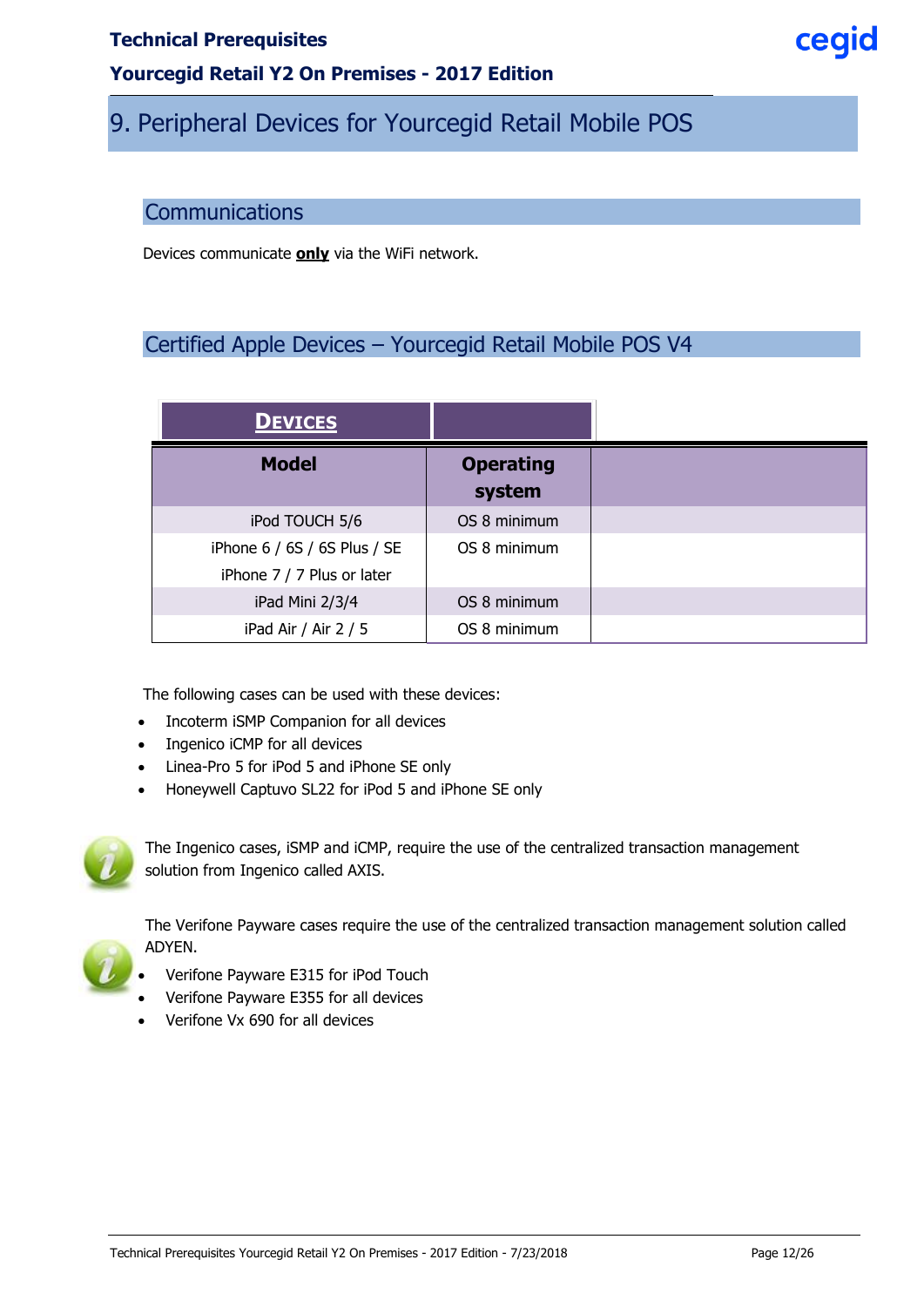# <span id="page-12-0"></span>Certified Receipt Printers

These printers are certified:

- The EPSON TMH 6000 IV printer (with Wi-Fi or Ethernet modules.)
- The EPSON TM 88 V printer (with Wi-Fi or Ethernet modules.)
- The EPSON P60 II printer (with WiFi module)
- The EPSON TM-m30 printer (with WiFi module)

Printers will operate if you implement a WiFi network or a local network in the store.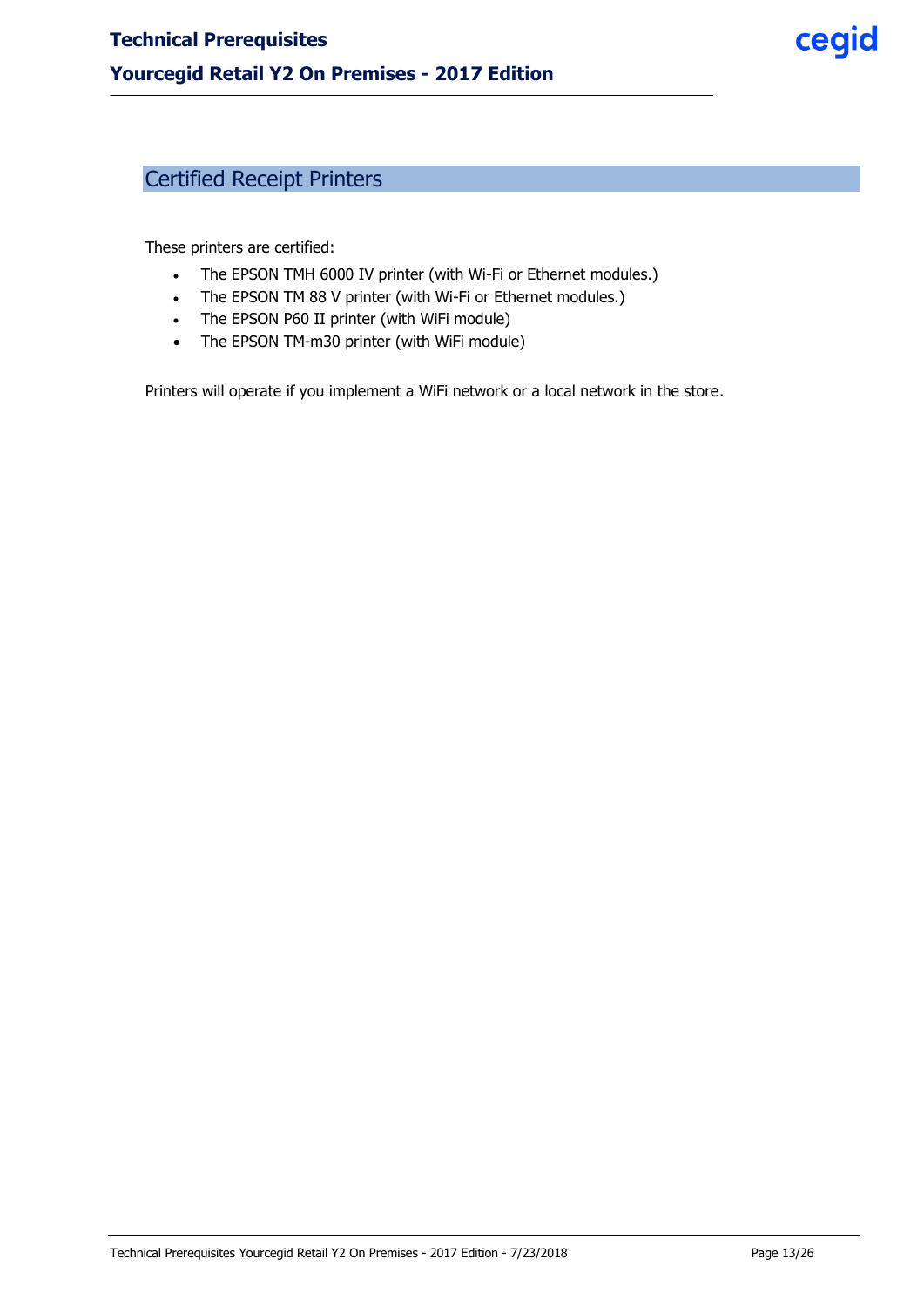# **Yourcegid Retail Y2 On Premises - 2017 Edition**

# <span id="page-13-0"></span>10. Peripheral Devices for Yourcegid Retail Mobile Inventory

# <span id="page-13-1"></span>**Communications**

**Operating**: The mobile device is used to scan items "Offiline" (without network access) The device is then connected to the computer hosting the software applications such as "Windows Mobile Device Center", Hub Copy" and "Yourcegid Retail Y2". Data is then transferred from the mobile device to the computer where this data will be integrated with Yourcegid Retail Y2.

| <b>REQUIRED SOFTWARE</b>     |                                   |
|------------------------------|-----------------------------------|
| <b>Components</b>            | <b>Remark</b>                     |
| Windows Mobile Device Center | A Microsoft Windows component     |
|                              | configured by CEGID.              |
| Hub Copy                     | Provided and configured by CEGID. |

# <span id="page-13-2"></span>Certified Mobile Devices

| <b>MOBILE DEVICES</b>  |                         |
|------------------------|-------------------------|
| <b>Model</b>           | <b>Operating system</b> |
| Motorola MC 2180       | Win CE 6                |
| Motorola MC 3100       | Win CE 6                |
| Motorola MC 3190       | Win CE 6                |
| Motorola MC 3200       | Win CE 6                |
| Honeywell Dolphin 6110 | Win CE 6                |
| Datalogic Skorpio X3   | Win CE 6                |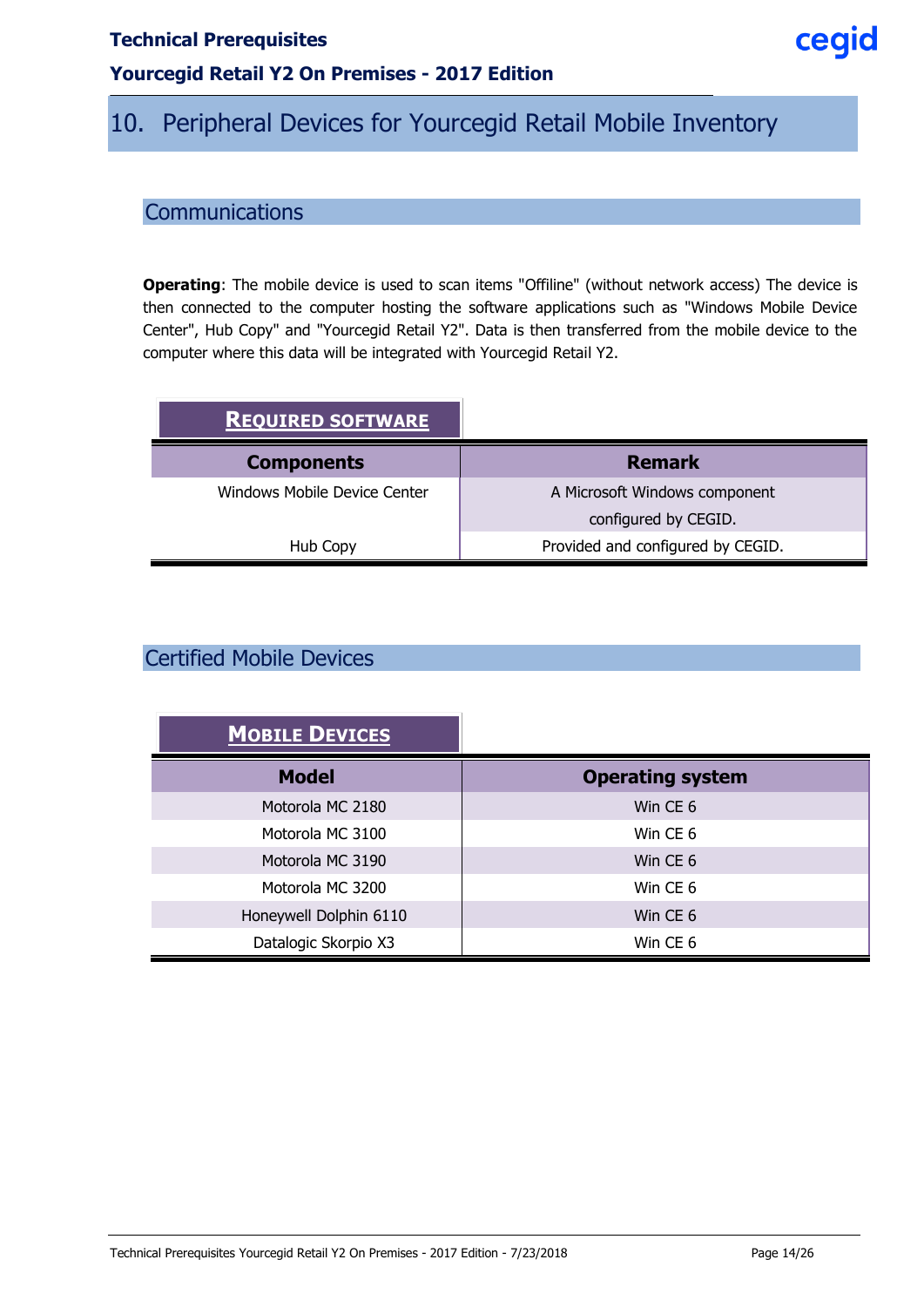#### **Yourcegid Retail Y2 On Premises - 2017 Edition**

# <span id="page-14-0"></span>11. Printers & Peripherals

The Cegid applications use the printing infrastructure of the Windows environment. We have to ensure that the print devices do have the certified printing drivers, especially on 64x platforms for an efficient support of the used operating systems (for clients and servers).



Instead of exchanging directly with each device, the POS terminal communicates with a generic multidevice connector called CPOS.

Customers or partners can develop their own drivers to connect their specific devices.

The CPOS connector does not concern:

- Network printers
- Label printers
- Barcode readers
- Inventory terminals

#### Warning:

In general, the unitary compliance of each device with the prerequisites does not guarantee that the system consisting of an assembly of hardware, OS, software and multiple devices is either functional, or even optimal. This assembly will have to be tested within the project and validated by the project team on the basis of the usage scenario.

Tips:

<span id="page-14-1"></span>Do not mix up OPOS manufacturers. As the serial port is becoming obsolete, focus on the USB interface.

#### Receipt Printers (except Fiscal Printers)

There are two operating modes:

- Via a CPOS driver provided by Cegid to communicate with EPSON and compatible printers.
- Via OPOS drivers provided by other vendors (i.e. HP or IBM.)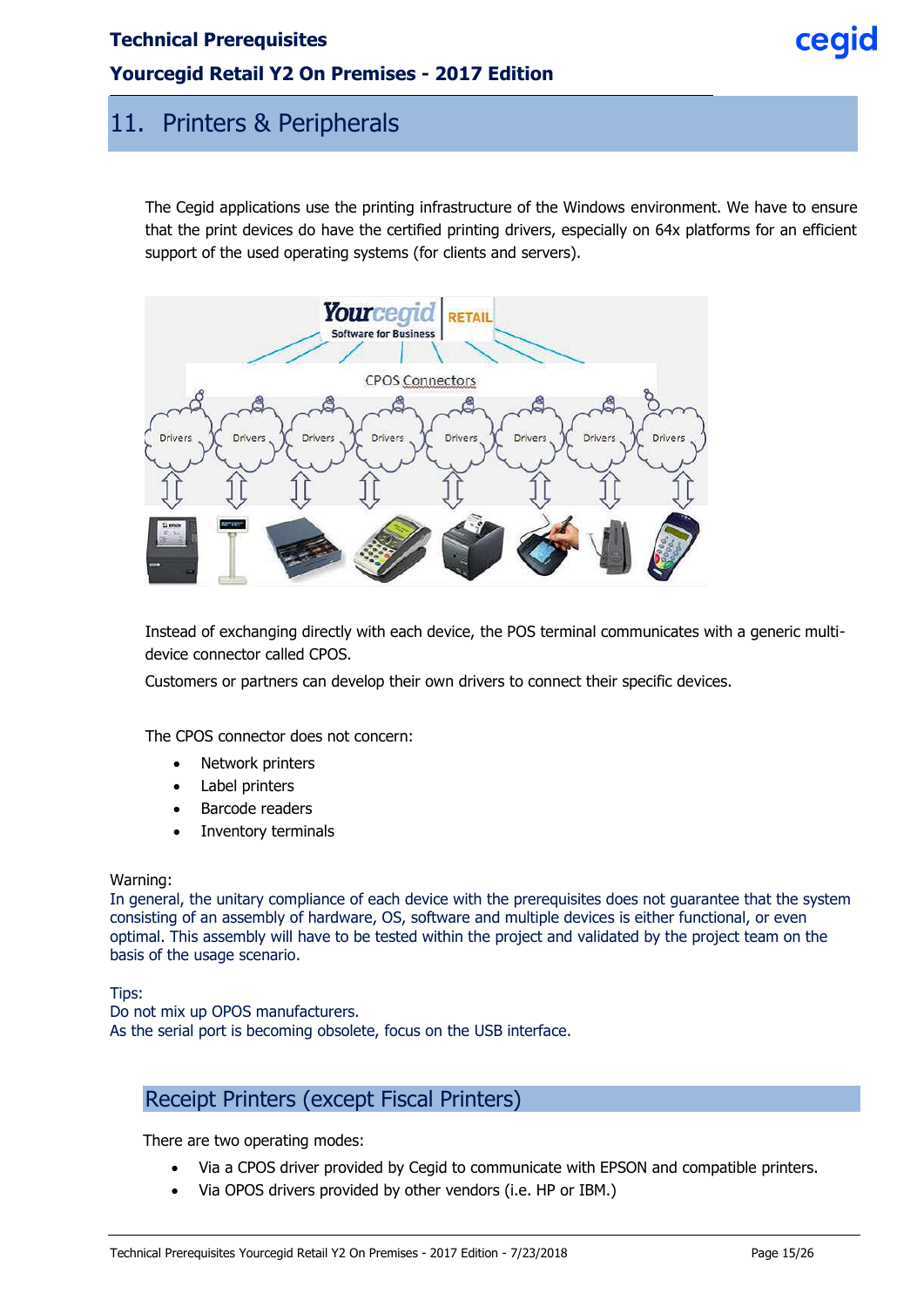### <span id="page-15-0"></span>**Yourcegid Retail Y2 On Premises - 2017 Edition**

#### Customer Display

There are two operating modes:

- Via a CPOS driver provided by Cegid to communicate with EPSON and compatible displays.
- Via OPOS drivers provided by other vendors (i.e. HP or IBM.)

### <span id="page-15-1"></span>Cash Drawer

There are two operating modes:

- Via a CPOS driver provided by Cegid to communicate with EPSON and compatible cash drawers.
- Via OPOS drivers provided by other vendors (i.e. HP or IBM.)

### <span id="page-15-2"></span>Barcode Scanner

**Handheld barcode readers**: all models connected in USB mode or as 'keyboard/SU' interface (Wedge mode) with the "CR/LF" settings applying automatically after the reading of a bar code.

<span id="page-15-3"></span>**Note:** the keyboard configuration may affect the interpretation of barcodes.

# Magnetic Card Reader

**HP models**: External MSR device in USB mode driven by the OPOS layer (OPOS version 2.62) + the CPOS layer.

<span id="page-15-4"></span>MSR device integrated with the HP AP5000 POS terminal driven by the OPOS layer + the CPOS layer.

#### Document Reader

3M model: "QS 1000" reader driven by the CPOS layer with software components "3M™ Page Reader SDK" in version 3.1.10 or "AssureIDTM".

#### <span id="page-15-5"></span>Fingerprint Reader

**U.are.U model**: "4000B" device driven by the CPOS layer with the software components "DigitalPersona One Touch for Windows SDK" in version 1.6.1.

<span id="page-15-6"></span>**U.are.U model**: "4500" device driven by the CPOS layer with the software components "DigitalPersona One Touch for Windows SDK" in version 1.6.1.

#### EFT Drivers

Y2 uses EFT solutions using CPOS drivers.

These solutions are specific to every country and EFT requirements.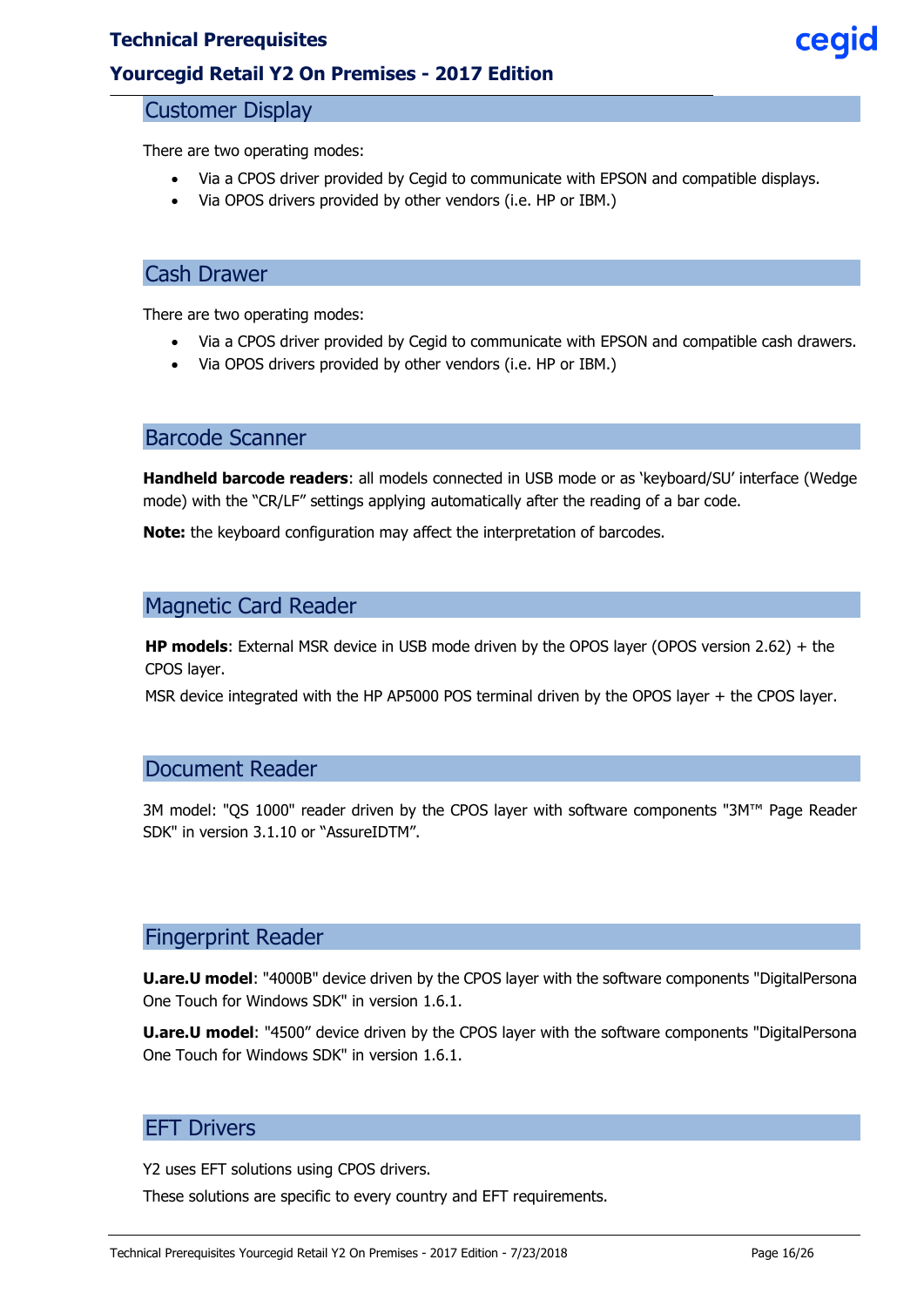#### **Yourcegid Retail Y2 On Premises - 2017 Edition**

Cegid provides CPOS driver templates that can be:

- Used in current condition in some cases
	- Adapted in other cases
- Serve as templates to develop others

<span id="page-16-0"></span>To validate that a driver already exists for the solution you are using in your scope of use, please contact your sales consultant.

# Other Printers

For other types of printers, especially network printers, rewritable and label printers, please contact your sales consultant.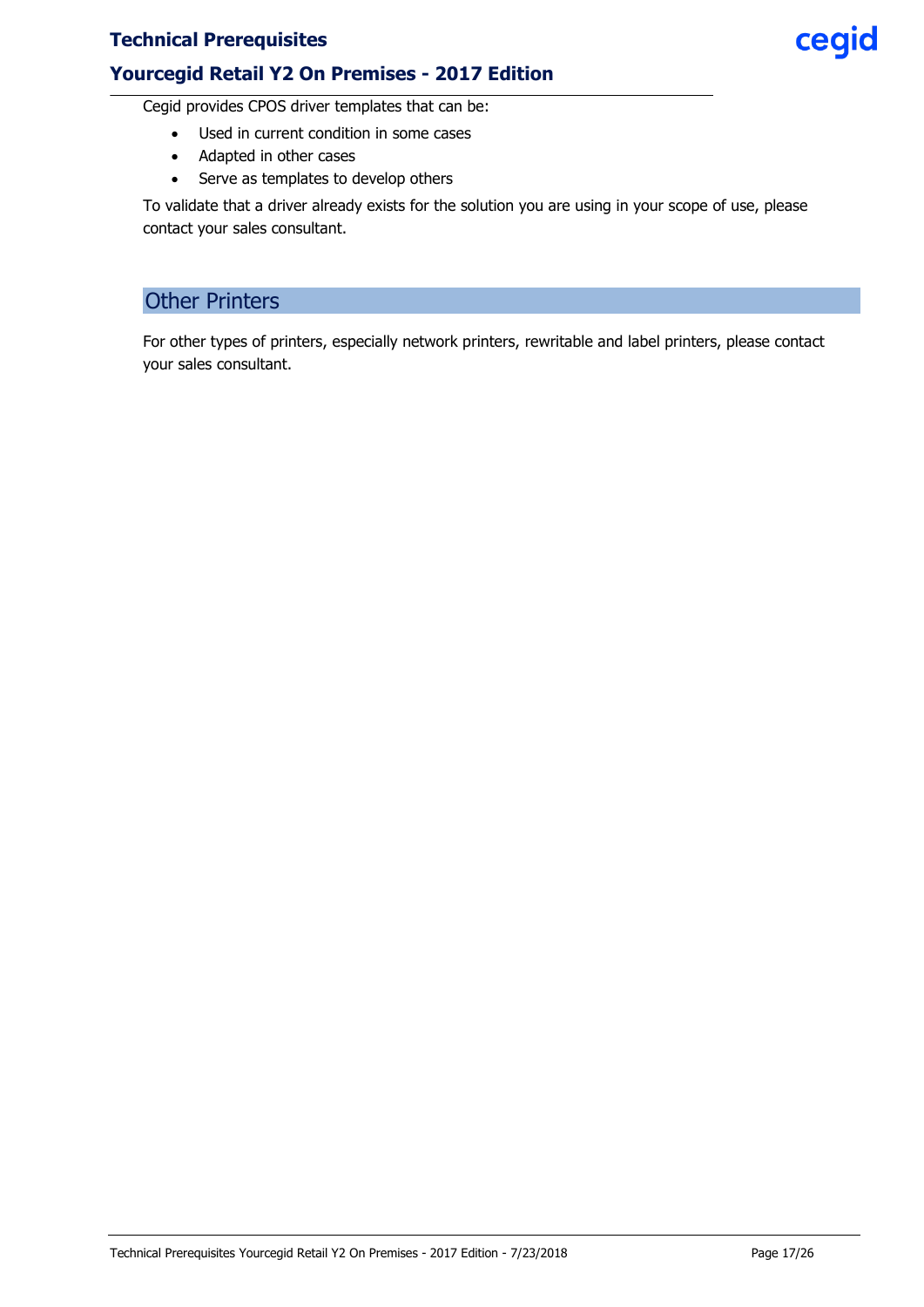#### **Yourcegid Retail Y2 On Premises - 2017 Edition**

# <span id="page-17-0"></span>12. Country Packages

The concept of "Country Packages" includes many elements about deployment specifics in different countries including the following information:

- Translation management
- Tax management
- For some countries, specific reports and receipt formats
- For some countries, management of fiscal references
- For some countries, integration of local components such as:
	- o Specific functional components
	- o Packaged exports
	- o Tax printers or components
- For some countries, software certification

Please refer to the documentation dedicated to "Country packages" to get information about the technical requirements about their specific components.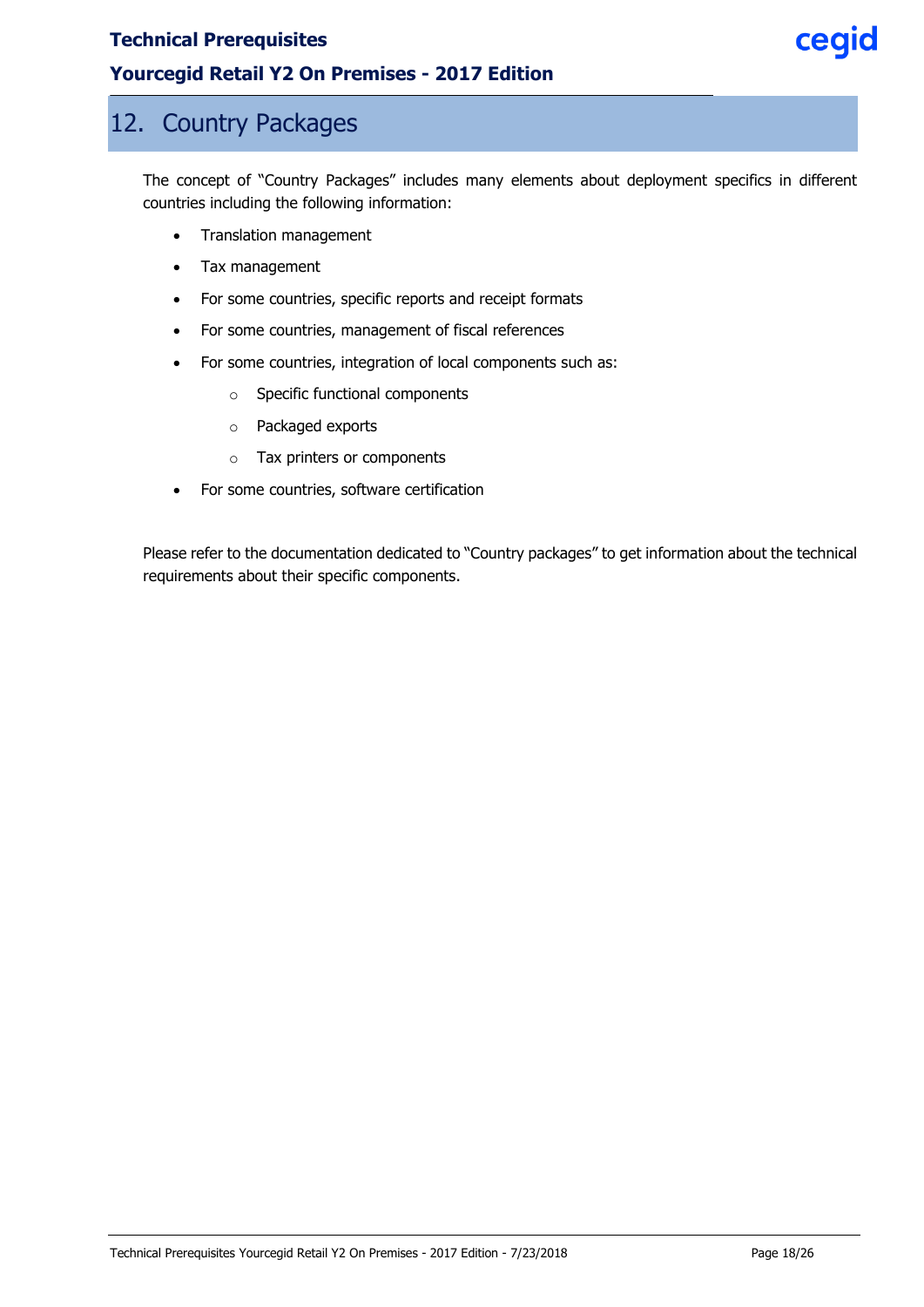#### **Yourcegid Retail Y2 On Premises - 2017 Edition**

# <span id="page-18-0"></span>13. Networking

## <span id="page-18-1"></span>ADSL versus SDSL

For Web Access **HTTPS** solutions, the store needs only a simple ADSL subscription.

For a great number of connections (local for navigating and e-mailing, and remote on the business application server(s)), the Headquarters should focus on the use of two separate Internet subscriptions, one for Internet navigating and the e-mailing in the Headquarters, and the other dedicated to business connections.

In this case, the use of Internet in the Headquarters does not have a negative impact on cashing operations in the store.

The latency for Internet accesses is a very important concept for the use of the Yourcegid Retail Y2 solution.

A Round Trip Time superior to **100 ms** may alter the user experience of Cegid products. Especially on POS terminals it is necessary to test the target sales process to validate user experience according to the various network performance levels that will be encountered. If need be, the configuration of the sales process can be adapted to the network constraints for some stores.

#### <span id="page-18-2"></span>**Average bandwidth stated for the Front Office**

On the average **50 kb/s to 100 kb/s** per user. Of course, this average should be modulated by the effective use of the Front Office product.

For some processes, peaks of 100 kb/s can be stated.

**Analyses** (dashboards) and **inventories** (with inventory closure) are the most bandwidth consuming processes in the Front Office.

| <b>Number of</b><br>concurrent users | <b>Technology</b>                     | <b>Minimum</b><br><b>Throughput</b><br>for download | <b>Minimum</b><br><b>Throughput</b><br>for upload | <b>Maximum</b><br><b>Round Trip Time</b> |
|--------------------------------------|---------------------------------------|-----------------------------------------------------|---------------------------------------------------|------------------------------------------|
| $<$ 3                                | ADSL $(*)$                            | $1$ Mb/s                                            | 256 Kb/s                                          |                                          |
| $3$ to 9                             | <b>SDSL</b>                           | $1$ Mb/s                                            | $1$ Mb/s                                          |                                          |
| 10 to 19                             | <b>SDSL</b>                           | $2$ Mb/s                                            | $2$ Mb/s                                          | $100$ ms                                 |
| 20 to 39                             | <b>SDSL</b>                           | 4 Mb/s                                              | 4 Mb/s                                            |                                          |
| $>= 40$                              | SDSL versus Fiber - Specific analysis |                                                     |                                                   |                                          |

<span id="page-18-3"></span>(\*) With the ADSL technology, cuts and slowdowns linked to this technology can be observed.

### **Average bandwidth stated for the Back Office**

ceaid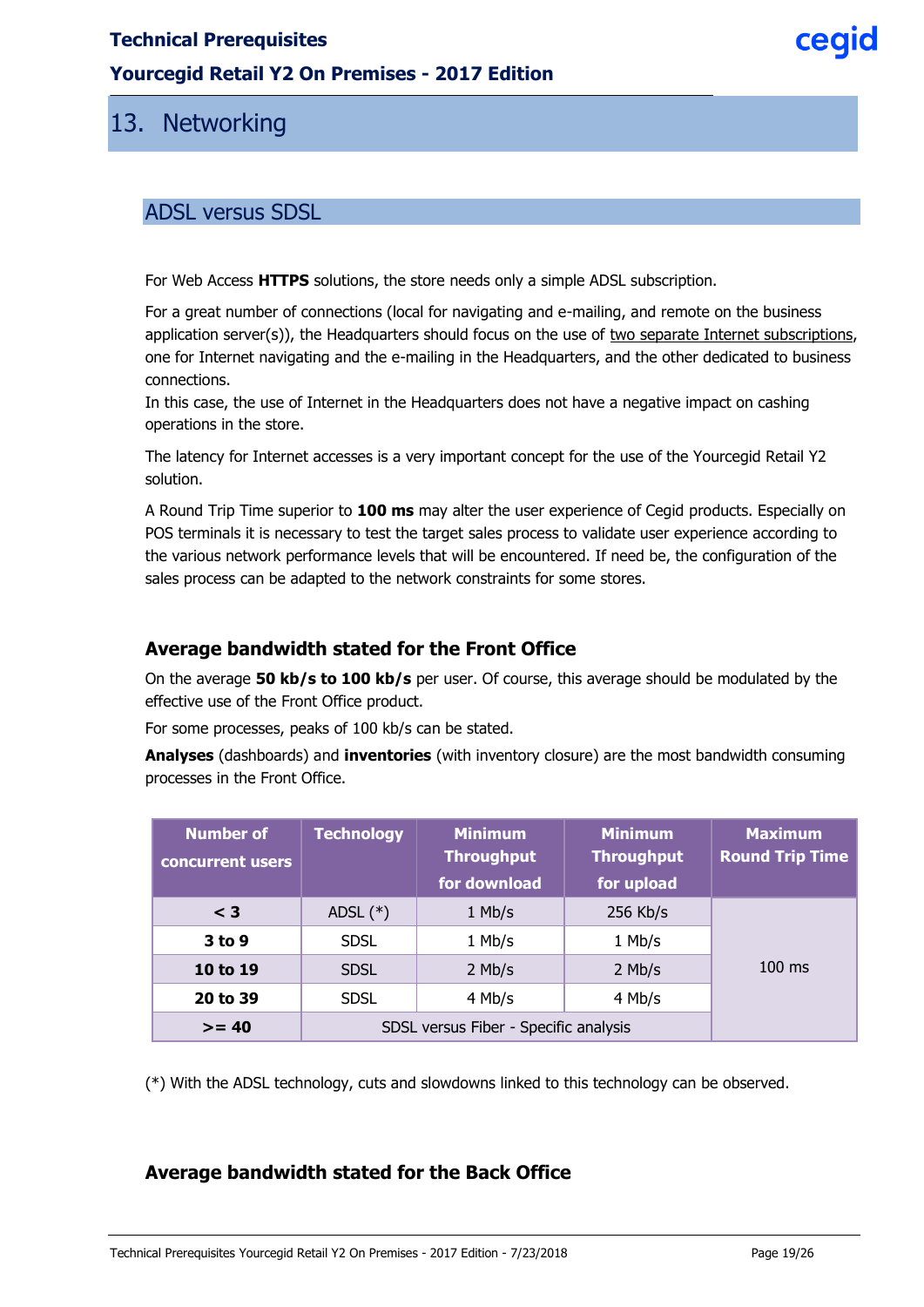#### **Yourcegid Retail Y2 On Premises - 2017 Edition**

**Analyses** (cubes, dashboards, statistics…), **inventories** (with inventory closure), **replenishment calculations**, **imports/exports**, and **accounting interfaces** are the most bandwidth consuming processes on the Back Office.

| <b>Number of</b><br>concurrent users | <b>Technology</b>                     | <b>Minimum</b><br><b>Throughput</b><br>for download | <b>Minimum</b><br><b>Throughput</b><br>for upload | <b>Maximum</b><br><b>Round Trip Time</b> |
|--------------------------------------|---------------------------------------|-----------------------------------------------------|---------------------------------------------------|------------------------------------------|
| $\leq 2$                             | ADSL $(*)$                            | $1$ Mb/s                                            | 256 Kb/s                                          |                                          |
| $2$ to 9                             | <b>SDSL</b>                           | 1 Mb/s                                              | 1 Mb/s                                            | $100$ ms                                 |
| 10 to 19                             | <b>SDSL</b>                           | $2$ Mb/s                                            | $2$ Mb/s                                          |                                          |
| 20 to 39                             | <b>SDSL</b>                           | 4 Mb/s                                              | 4 Mb/s                                            |                                          |
| $>= 40$                              | SDSL versus Fiber - Specific analysis |                                                     |                                                   |                                          |

(\*) With the ADSL technology, cuts and slowdowns linked to this technology can be observed.

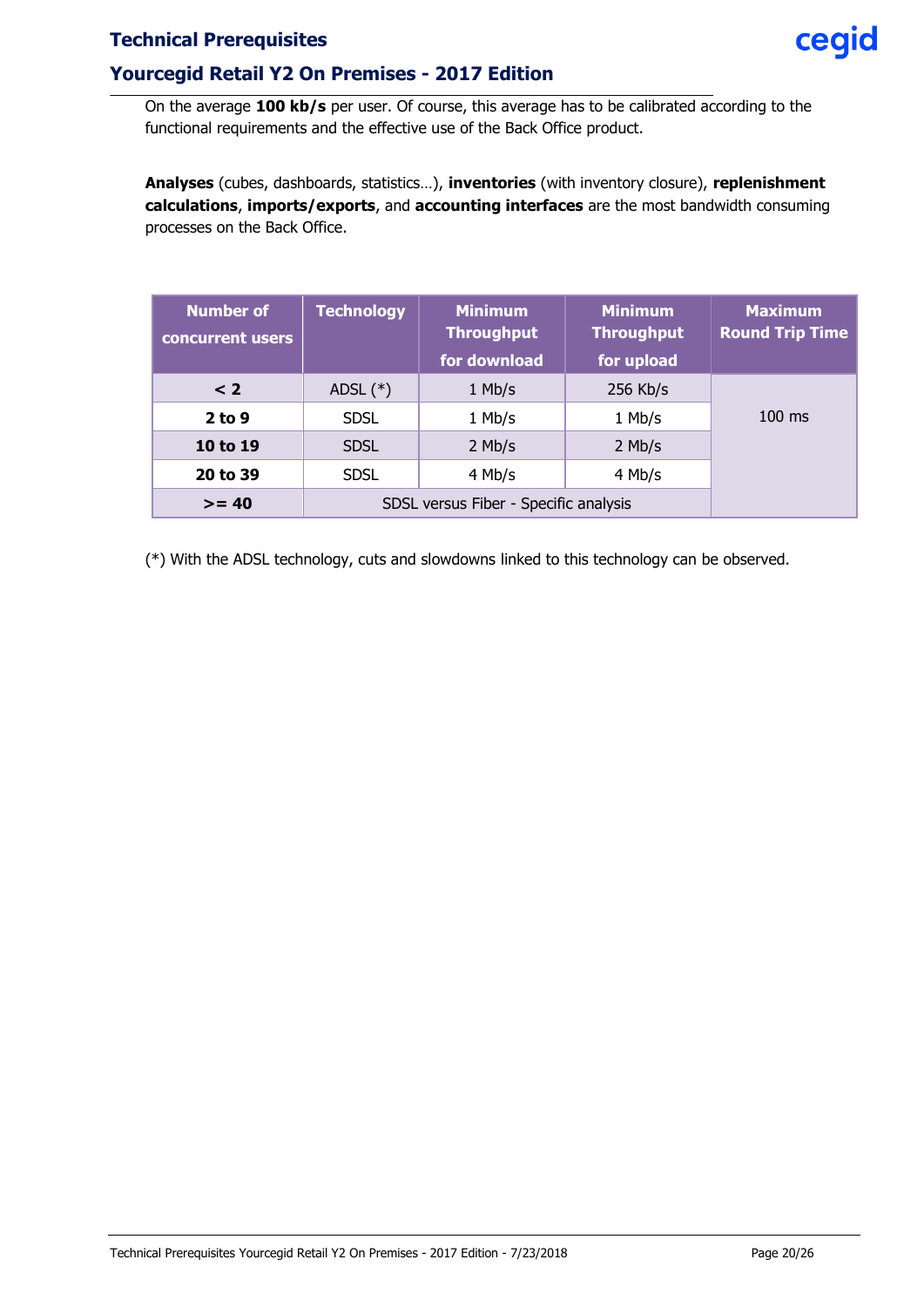# <span id="page-20-0"></span>14. APENDICES



# <span id="page-20-1"></span>Terminology Details Concerning Processor Architectures

In documents issued by Cegid, the **64-bit** term refers to the architecture – or instruction set - named **x86-64**, often abbreviated as **x64**.

This architecture is a 64-bit extension of the conventional Intel **32-bit** instruction set **x86** and has been introduced by AMD, initially as AMD64. It is supported by all EM64T Intel processors (this acronym designates at Intel the support for this instruction set) and also by all the 64-bit AMD processors.

This architecture must **not** be mistaken for the one known as **IA-64**, implemented by the Intel processors of the **Itanium** family, which is a distinct and incompatible 64-bit architecture. IA-64 and the Itanium processors are outside the Cegid 64-bit scope and are not validated.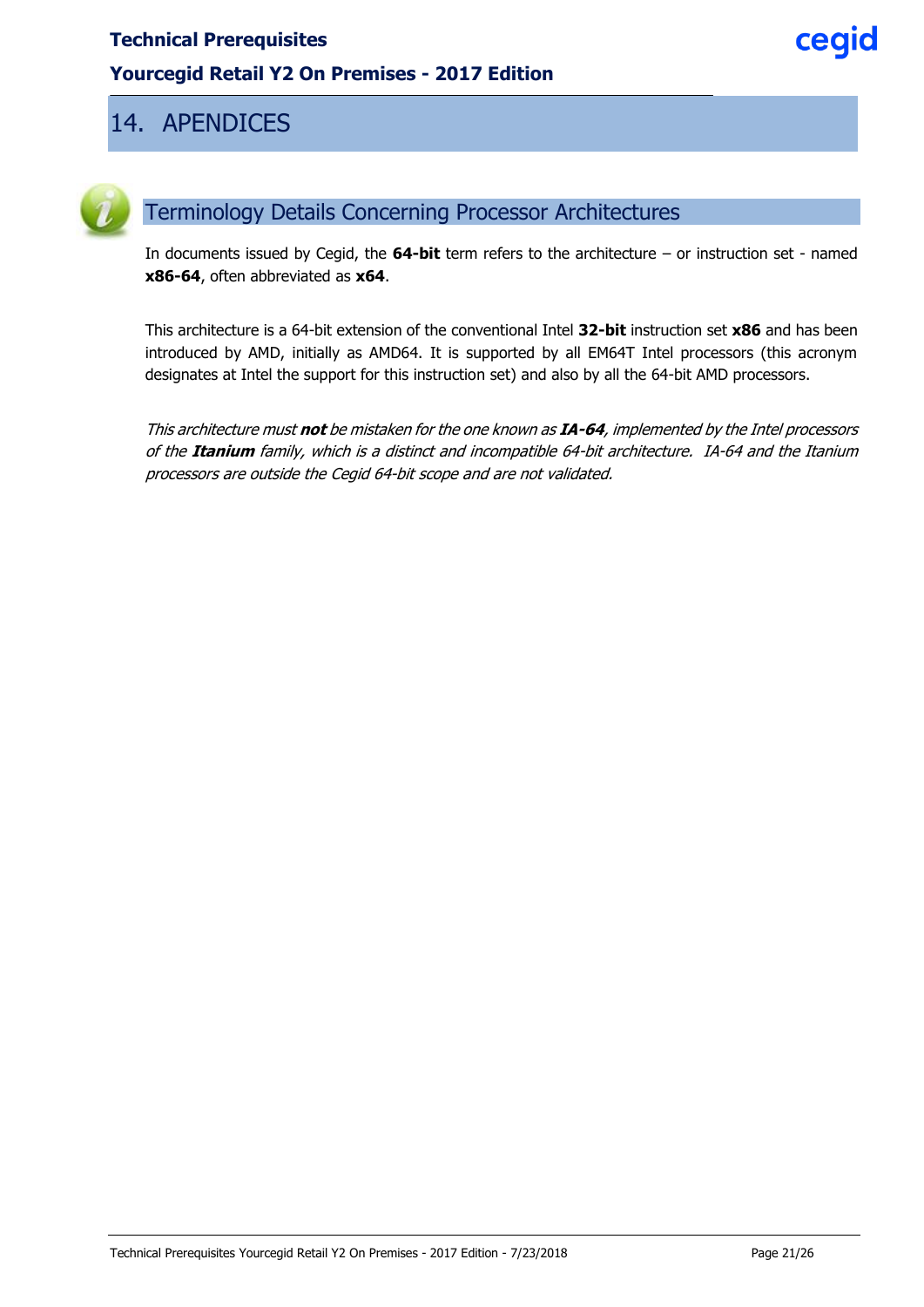#### **Yourcegid Retail Y2 On Premises - 2017 Edition**

#### <span id="page-21-0"></span>Cegid's Policy Concerning the Application of Microsoft Patches



To correct malfunctioning and/or to improve the support and the security of its products, Microsoft regularly provides updates to be applied to the solutions concerned.

These updates are, among others:

#### **Service Packs (Windows 7)/Updates (Windows 8)**

Set of fixes and changes that apply to a product. These service packs are quite a few (often less than 5 in the whole product lifecycle.) They can be minimums required for installing Microsoft or Cegid solutions, or even third-party applications.

 $\rightarrow$  Cegid tests the service packs/updates in conjunction with the applied solutions and publishes information soon after their release by Microsoft (prerequisite notes identify **explicitly** versions and levels of service packs supported).

#### **Quality Update**

Set of software fixes that correct security or robustness issues, releases by Microsoft on a supported version/service pack/update (including Extended support for security patches.) These fixes are generally provided on a monthly basis via Windows and/or Microsoft Update.

Microsoft recommends installing these hotfixes (Categorized as important/critical or recommended.) Although Microsoft tests updates extensively for compatibility with deployed applications, there is a risk of undesired edge effects in a particular environment. Cegid therefore recommends testing the implementation of the Quality Updates on a "pilot environment" representative of the production environment, and then accepting its deployment in concentric circles on the other machines. (Cegid may propose the implementation of various tools provides by Microsoft to meet this issue.)

#### **Specific fixes**

<span id="page-21-1"></span>Unavailable online, these updates are created to address a particular problem. They are delivered by Microsoft exclusively when dealing with an identified problem.



## Support Information for Microsoft Products

The various products (operating systems, database engines, office products, etc.) mentioned in this document are subject to the support conditions and particularly to the "end of support" conditions.

End dates of extended support for these products (which is the date Microsoft no longer provides security patches) are mentioned below. More detailed and comprehensive information is available:

Microsoft lifecycle <http://www.microsoft.com/lifecycle>

To benefit from the latest technological developments and from the publisher's support if required, it is important to consider the product lifecycles, as well as a migration towards later platforms supported by the various business solutions.

To ensure the stability of its solutions deployed on the hardware of certain stores, Cegid only supports what Microsoft is committed to supporting for 10 years. That's why for Windows 10, Cegid only supports Windows 10 Enterprise LTSB, and not the semi-annual versions of Windows 10 that have only a 18 months support.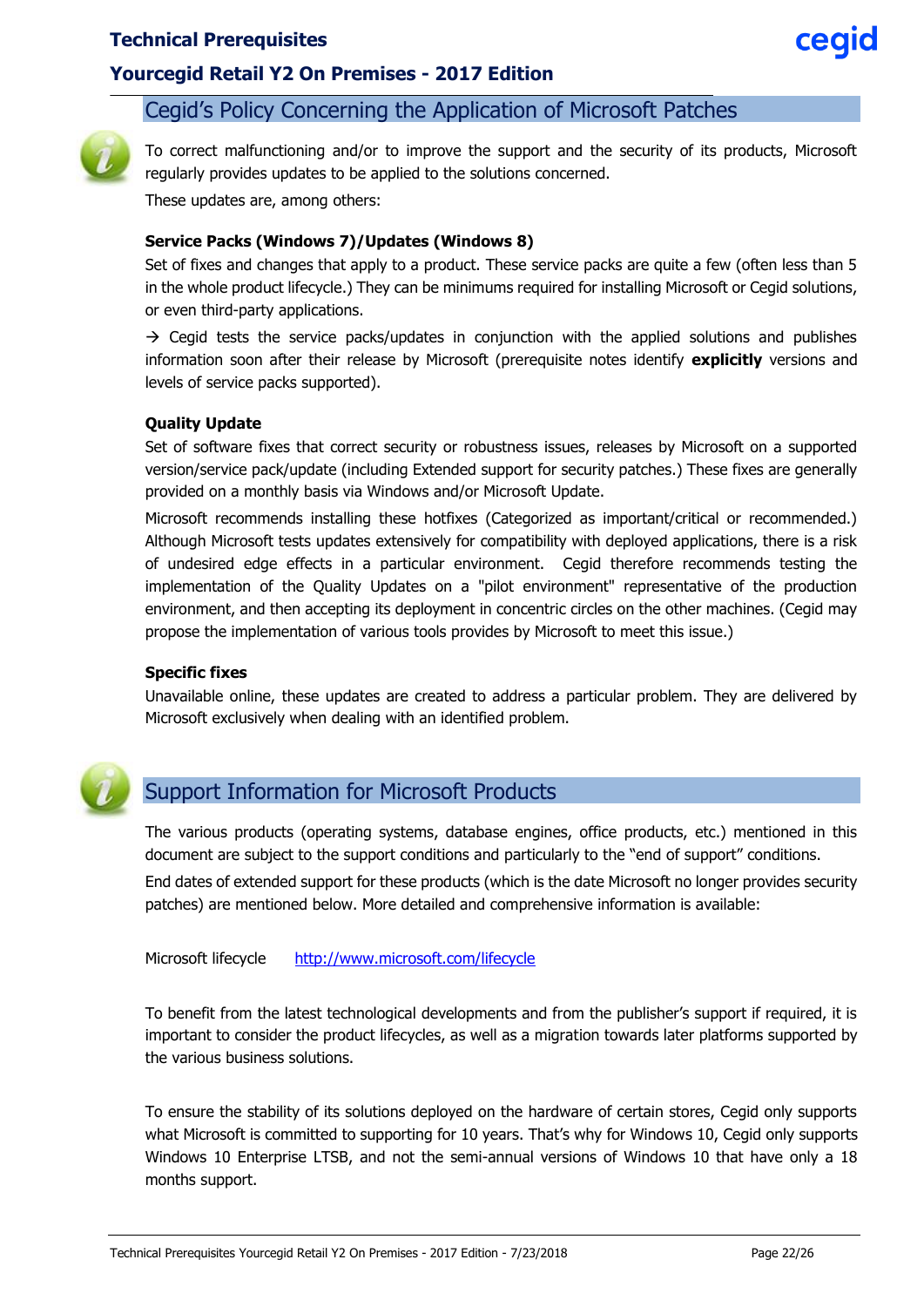# **Yourcegid Retail Y2 On Premises - 2017 Edition**

| <b>Microsoft Products (Publisher's Information)</b> |                                                   |                           |  |  |  |  |
|-----------------------------------------------------|---------------------------------------------------|---------------------------|--|--|--|--|
| <b>Marketed product</b>                             | <b>End of extended</b><br>support<br>(mm/dd/yyyy) | <b>Remark</b>             |  |  |  |  |
| Windows Embedded POS Ready 7                        | 10/12/2021                                        |                           |  |  |  |  |
| Windows 7 SP1 Professional                          | 1/14/2020                                         |                           |  |  |  |  |
| Windows 8.1 Professional                            | 1/10/2023                                         |                           |  |  |  |  |
| Windows 10 Enterprise 2016 LTSB                     | 10/13/2026                                        |                           |  |  |  |  |
|                                                     |                                                   |                           |  |  |  |  |
| Windows Server 2012 R2                              | 10/10/2023                                        |                           |  |  |  |  |
| Windows Server 2016                                 | 1/11/2027                                         |                           |  |  |  |  |
|                                                     |                                                   |                           |  |  |  |  |
| Windows Server 2012 SP4                             | 7/12/2022                                         | Qualified with WS 2012 R2 |  |  |  |  |
| Windows Server 2014 SP2                             | 7/9/2024                                          | Qualified with WS 2012 R2 |  |  |  |  |
| Windows Server 2016 SP2                             | 7/14/2026                                         | Oualified with WS 2016    |  |  |  |  |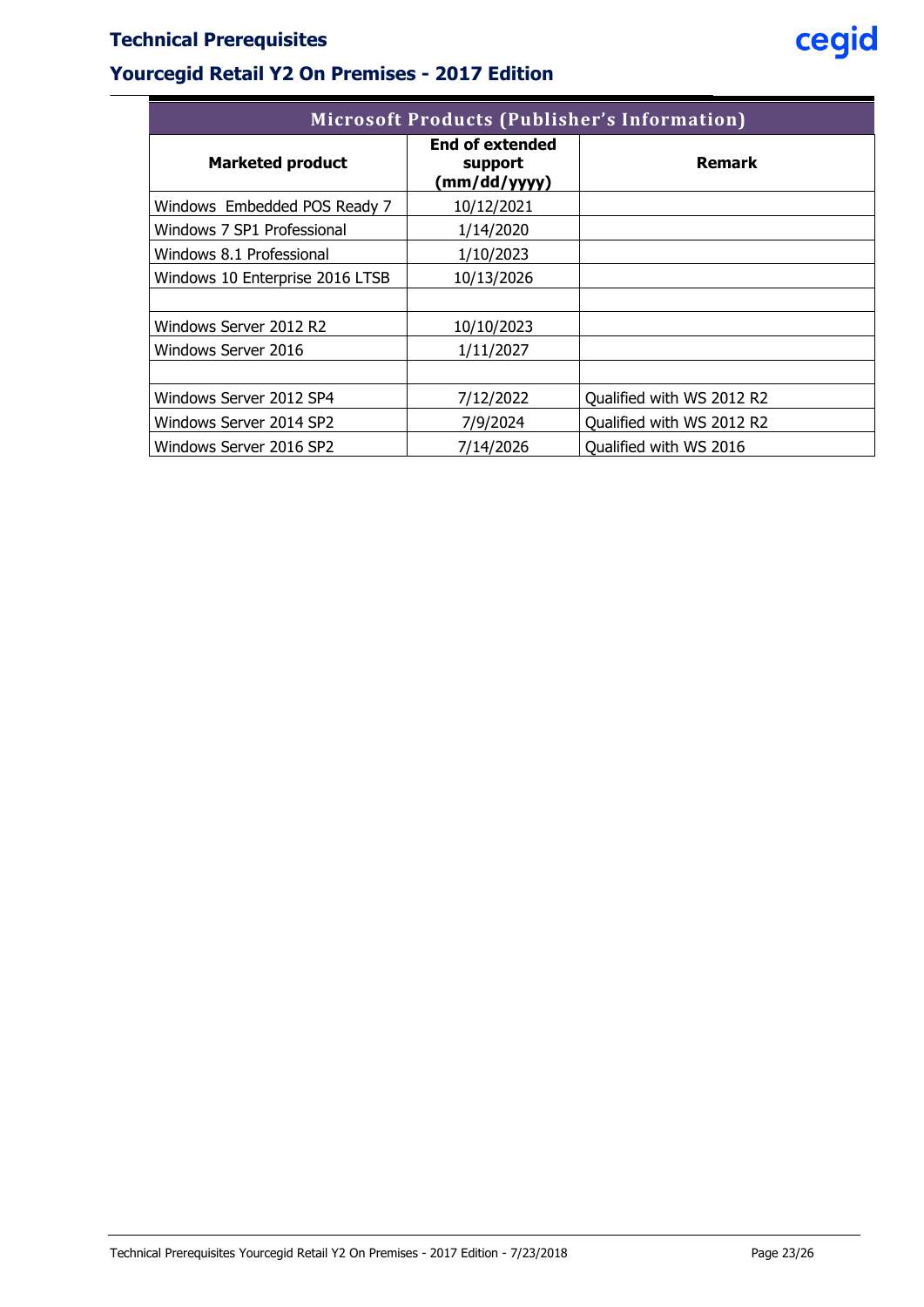

# <span id="page-23-0"></span>Support of Cegid Solutions in Virtualized Environments

Various virtualization solutions on the market are designed to reproduce in virtual environments controlled by "hypervisors", infrastructures previously implemented with physical resources (servers, storage, network, etc.)

If considering the installation of an application solution, you can assume that sizing (number of processors, memory, disk space...) and installing (OS, database engines, and application solutions...) are similar in virtualized environments to what happens for a deployment in a physical infrastructure.

Cegid's solutions will work with the most common hypervisors on the market. They are tested, in particular on the latest versions of hypervisors from Microsoft (Hyper V) and VMware.

The licensing module for some Cegid applications will use the physical elements (including the network adapter) of the server where it is installed. We recommend installing the licensing module either on a non-virtualized server or on a virtualized machine ensuring that that the MAC address used for the network adapter does not change.

Cegid specifically provides functional and technical support for Cegid applications via various standardized offers.

#### **Specific recommendations for this type of environment**

- $\circ$  Because of the technologies implemented for the virtualization, but also of the consolidation that often leads to pool multiple virtual servers onto fewer physical machines, performance may be less than this proposed natively in a non-virtualized configuration. **The assessment of performance therefore, has to be taken into account as a priority** for this type of solution. We also recommend checking whether specific rule apply to the licenses from every vendor affected by the solution to deploy in a virtualized environment.
- $\circ$  Not all hardware components are "virtualizable" and sometimes some aspects (advanced graphical features, telecommunications equipment…) are not supported.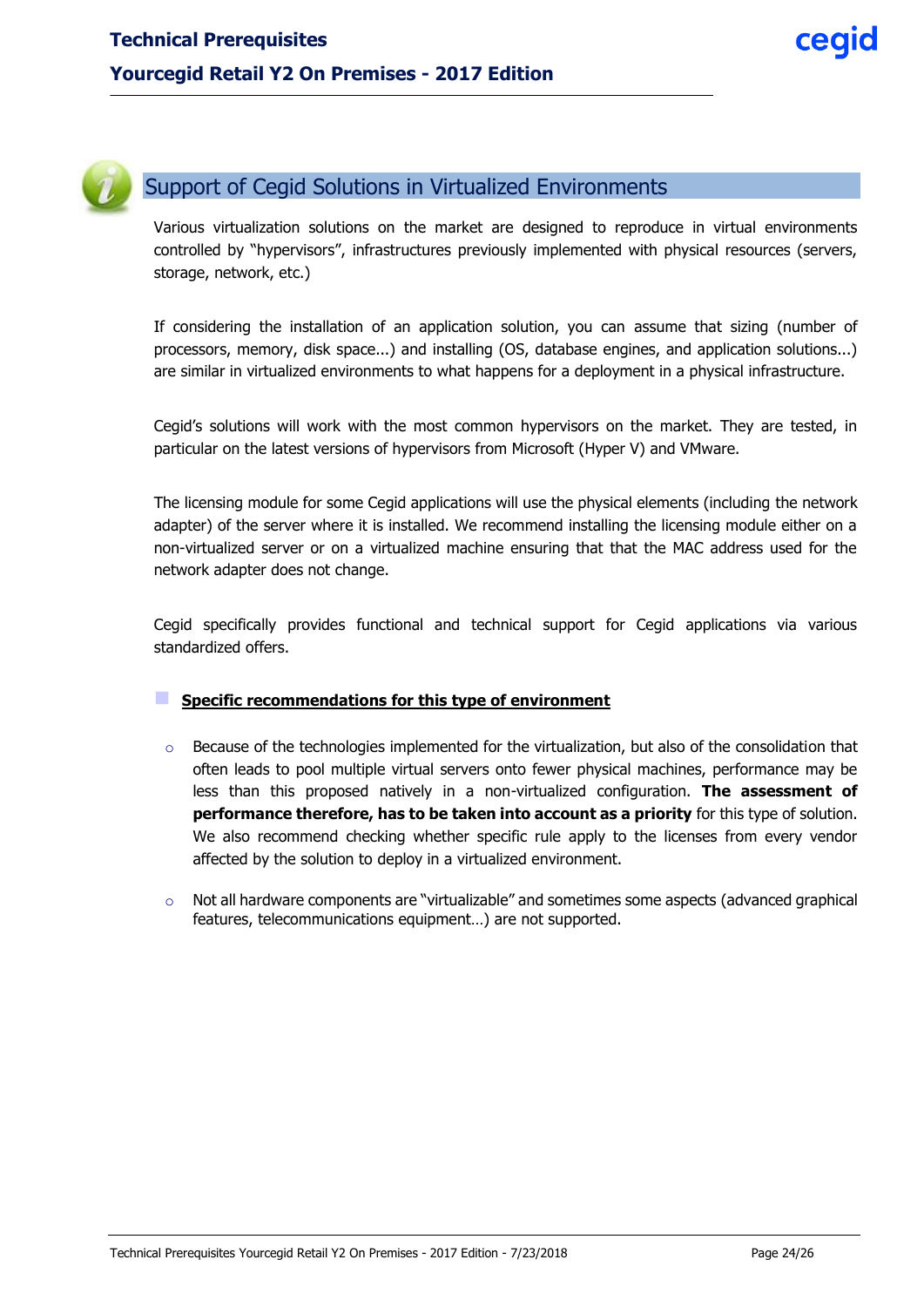- $\circ$  First, it is necessary to ensure that the various elements (operating systems, database engine...) of the solution are supported by their respective publishers in the targeted environment (this is generally the case for the most recent Microsoft products on the most representative hypervisors.)
	- Microsoft' policy for application support in virtual environments can be viewed at the following address: [http://windowsservercatalog.com/svvp.aspx?svvppage=svvpwizard.htm.](http://windowsservercatalog.com/svvp.aspx?svvppage=svvpwizard.htm)

<span id="page-24-0"></span>

For communications between an application running on a user's peripheral device and a business application server, or a distribution server, it is necessary to secure exchanges by implementing the relevant encryption via an TLS HTTPS protocol.

The most common cases implemented are the following:

- **The business application server, the distribution server and the client application (Yourcegid Retail Y2 Smart Client, Yourcegid Retail Y2 Mobile Cataloging/Clienteling/Shopping, Yourcegid Retail Y2 Mobile POS or the service-consuming application) are located on the company's network**
- $\circ$  To customers that have a Windows infrastructure and that have deployed by their IT teams, the certificate server module integrated with Windows Server, and propagated the certificate of the internal authority to the peripheral devices that run an application of type Yourcegid Retail Y2, Cegid may provide a documentation describing how to integrate on the concerned servers a certificate granted by this internal authority (see document "HTTPS settings for Y2 solution with IIS.")